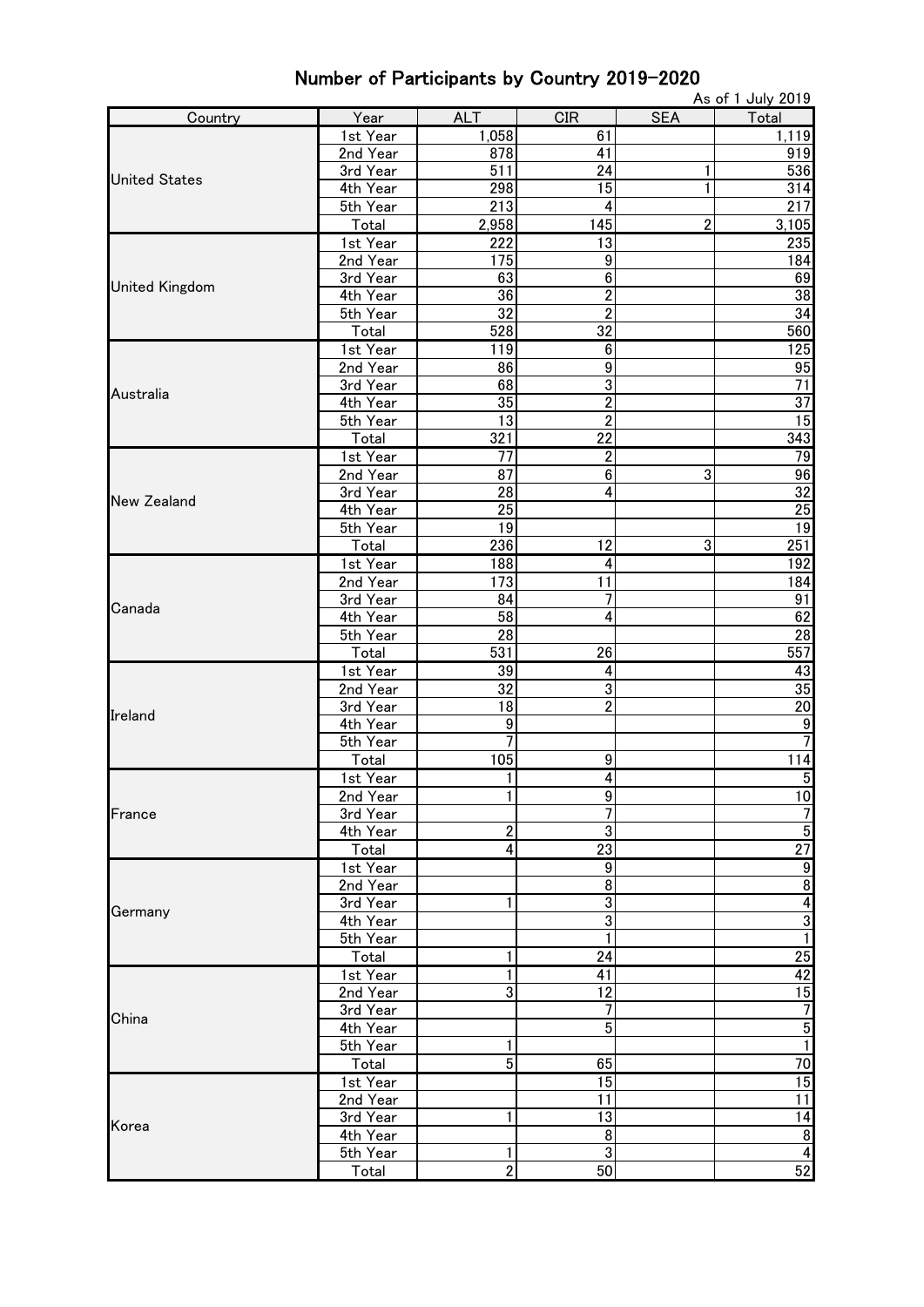|               |          |                |                |            | As of 1 July 2019 |
|---------------|----------|----------------|----------------|------------|-------------------|
| Country       | Year     | <b>ALT</b>     | CIR            | <b>SEA</b> | Total             |
|               | 1st Year | 1              | $\overline{5}$ |            | $6\phantom{1}6$   |
|               | 2nd Year |                | $\overline{2}$ |            | $\overline{c}$    |
| Russia        | 3rd Year |                |                |            |                   |
|               | 4th Year |                |                |            |                   |
|               | 5th Year |                |                |            |                   |
|               | Total    | $\overline{2}$ | 9              |            | 11                |
|               | 1st Year |                | $\overline{8}$ |            | $\boldsymbol{8}$  |
|               | 2nd Year |                | $\overline{2}$ |            | $\overline{2}$    |
| <b>Brazil</b> | 3rd Year |                | 3              |            | 3                 |
|               | 4th Year |                | 4              |            | 4                 |
|               | Total    |                | 17             |            | 17                |
| Peru          | 1st Year |                | 1              |            |                   |
|               | Total    |                | 1              |            |                   |
|               | 1st Year |                | 1              |            |                   |
| Spain         | 3rd Year |                | 1              |            |                   |
|               | Total    |                | 2              |            | $\overline{c}$    |
|               | 1st Year |                |                |            | 1                 |
| Italy         | 3rd Year |                | 1              |            | 1                 |
|               | Total    |                | 2              |            | $\overline{c}$    |
|               | 1st Year |                | 1              |            |                   |
| Mexico        | 2nd Year |                |                |            | 1                 |
|               | Total    |                | $\overline{2}$ |            | $\overline{2}$    |
|               | 1st Year | 51             |                |            | 51                |
|               | 2nd Year | 40             |                |            | 40                |
| South Africa  | 3rd Year | 24             |                |            | $\overline{24}$   |
|               | 4th Year | 15             |                |            | 15                |
|               | 5th Year | $6\phantom{1}$ |                |            | $\boldsymbol{6}$  |
|               | Total    | 136            |                |            | <u>136</u>        |
| Argentina     | 3rd Year |                |                |            |                   |
|               | Total    |                |                |            |                   |
|               | 1st Year |                |                |            |                   |
| Belgium       | Total    |                |                |            |                   |
|               | 1st Year | 1              |                |            |                   |
|               | 3rd Year |                |                |            |                   |
| Finland       | 4th Year |                |                |            |                   |
|               | Total    | 1              | 2              |            | 3                 |
|               | 1st Year |                | 1              |            | 1                 |
|               | 3rd Year |                | $\overline{3}$ |            | $\overline{3}$    |
| Mongolia      | 5th Year |                | $\overline{2}$ |            | $\overline{2}$    |
|               | Total    |                | $\bf 6$        |            | $\bf 6$           |
|               | 4th Year |                |                |            |                   |
| Austria       | Total    |                | 1              |            | 1                 |
|               | 1st Year |                |                | 1          | $\overline{2}$    |
|               | 2nd Year |                | 1              |            | $\mathbf{1}$      |
| Indonesia     | 3rd Year |                | 1              |            | $\mathbf{1}$      |
|               | 4th Year |                | $\overline{c}$ |            | $\overline{2}$    |
|               | Total    |                | 5              | 1          | $6\phantom{1}$    |
|               | 2nd Year |                |                |            | 1                 |
| Switzerland   | 3rd Year |                |                |            | $\mathbf{1}$      |
|               | Total    | 1              | 1              |            |                   |
|               | 2nd Year |                | $\overline{2}$ |            | $\frac{2}{2}$     |
| India         | 3rd Year |                | 1              |            | $\overline{1}$    |
|               | Total    |                | 3              |            | $\overline{3}$    |

Number of Participants by Country 2019-2020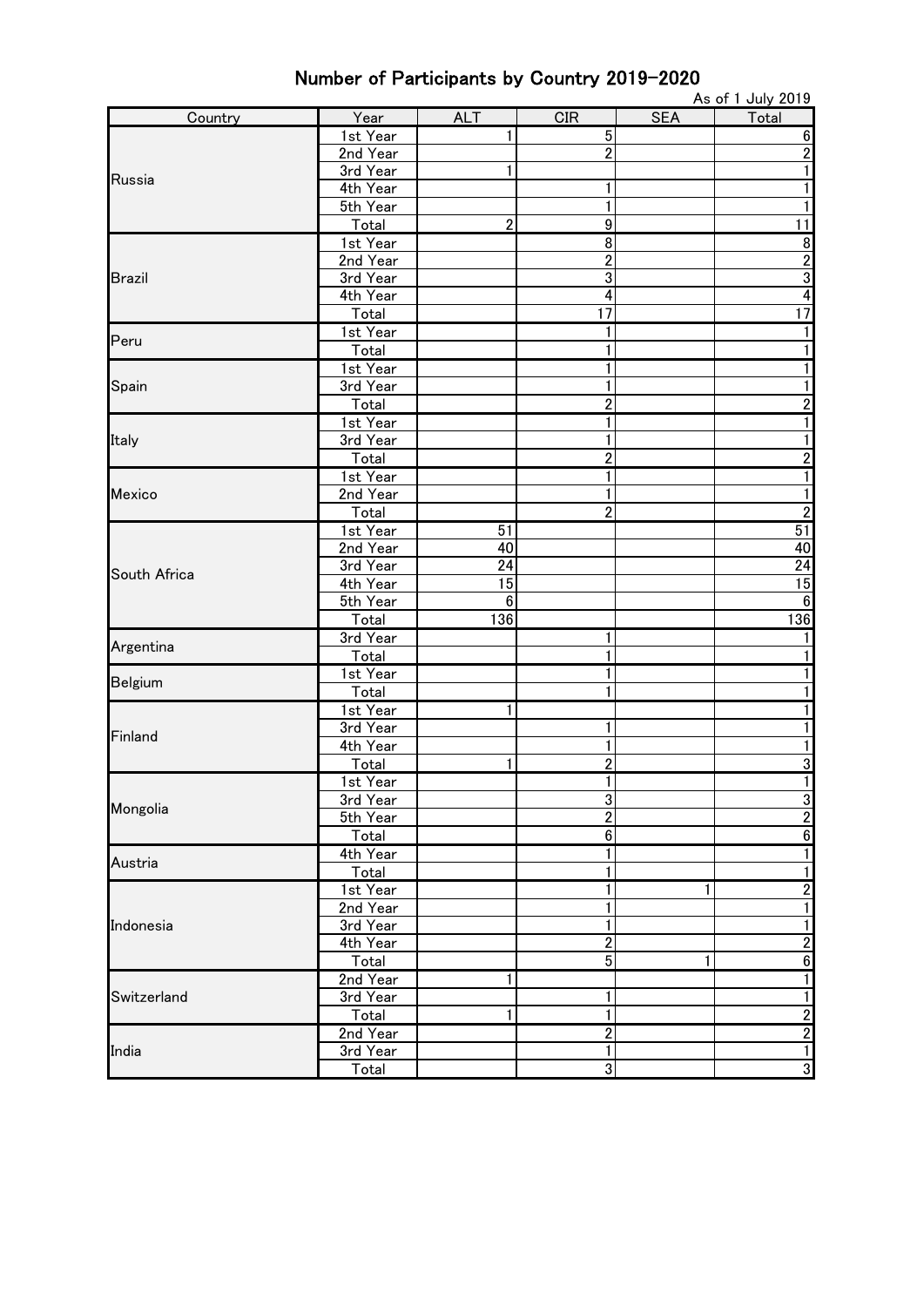|                            |                      |                         |                     |            | As of 1 July 2019     |
|----------------------------|----------------------|-------------------------|---------------------|------------|-----------------------|
| Country                    | Year                 | <b>ALT</b>              | <b>CIR</b>          | <b>SEA</b> | Total                 |
|                            | 1st Year             | 52                      |                     |            | 53                    |
|                            | 2nd Year             | 41                      |                     |            | $\overline{41}$       |
| Phillippines               | 3rd Year             | 15                      |                     |            | 15                    |
|                            | 4th Year             | 22                      |                     |            | $\overline{22}$       |
|                            | 5th Year             | 6                       |                     |            |                       |
|                            | Total                | 136                     | 2                   |            | 138                   |
|                            | 1st Year<br>2nd Year |                         |                     |            |                       |
|                            | 3rd Year             |                         |                     |            |                       |
| Netherlands                | 4th Year             |                         |                     |            |                       |
|                            | 5th Year             | 1                       |                     |            | 2                     |
|                            | Total                | 3                       | 4                   |            |                       |
|                            | 1st Year             |                         |                     |            |                       |
|                            | 2nd Year             |                         |                     | 1          |                       |
| Poland                     | 3rd Year             |                         |                     |            |                       |
|                            | 4th Year             |                         |                     |            |                       |
|                            | Total                |                         | 3                   | 1          | 4                     |
| Republic of Bulgaria       | 1st Year             |                         |                     |            |                       |
|                            | Total                |                         |                     |            |                       |
| Turkey                     | 2nd Year             |                         |                     |            |                       |
|                            | Total                |                         |                     |            |                       |
| Hungary                    | 2nd Year             |                         |                     |            |                       |
|                            | Total                |                         |                     |            |                       |
| Republic of Kazakhstan     | 1st Year             |                         |                     |            |                       |
|                            | $\overline{T}$ otal  |                         |                     |            |                       |
|                            | 1st Year<br>2nd Year | 27<br>$\overline{23}$   | 9<br>$\overline{2}$ |            | 36<br>$\overline{25}$ |
|                            | 3rd Year             | 8                       | 3                   |            | 11                    |
| Singapore                  | 4th Year             | 4                       |                     |            | 4                     |
|                            | 5th Year             | 1                       |                     |            | 1                     |
|                            | Total                | 63                      | 14                  |            | 77                    |
|                            | 2nd Year             | 2                       |                     |            | $\overline{3}$        |
| Kingdom of Norway          | Total                | $\overline{2}$          |                     |            | $\overline{3}$        |
|                            | 1st Year             | 23                      |                     |            | <u>23</u>             |
|                            | 2nd Year             | 31                      |                     |            | 31                    |
| Jamaica                    | 3rd Year             | 25                      |                     |            | $\frac{25}{18}$       |
|                            | 4th Year             | 18                      |                     |            |                       |
|                            | 5th Year             | 14                      |                     |            | 14                    |
|                            | Total                | $\overline{111}$        |                     |            | $\overline{111}$      |
|                            | 1st Year             |                         | 2                   |            | <u>2</u>              |
|                            | 2nd Year             |                         | 3                   |            | $\overline{3}$        |
| Thailand                   | 3rd Year             |                         |                     |            | $\overline{1}$        |
|                            | 5th Year             |                         |                     |            | 1                     |
|                            | Total                |                         |                     |            | 7                     |
| Malaysia                   | 1st Year<br>3rd Year |                         |                     |            | 1<br>1                |
|                            | Total                |                         | 2                   |            | $\overline{2}$        |
|                            | 1st Year             | 3                       |                     |            | $\overline{3}$        |
|                            | 2nd Year             | 4                       |                     |            |                       |
| <b>Barbados</b>            | 3rd Year             | $\overline{\mathbf{c}}$ |                     |            |                       |
|                            | 5th Year             | 3                       |                     |            | <u>ان مان نہ</u>      |
|                            | Total                | $\overline{12}$         |                     |            |                       |
|                            | 1st Year             | $\overline{14}$         |                     |            | $\overline{14}$       |
|                            | 2nd Year             | 19                      |                     |            | 19                    |
| <b>Trinidad and Tobago</b> | 3rd Year             | 16                      |                     |            | $\frac{16}{9}$        |
|                            | 4th Year             | $\boldsymbol{9}$        |                     |            |                       |
|                            | 5th Year             | دن                      |                     |            |                       |
|                            | Total                | 61                      |                     |            | 61                    |

## Number of Participants by Country 2019-2020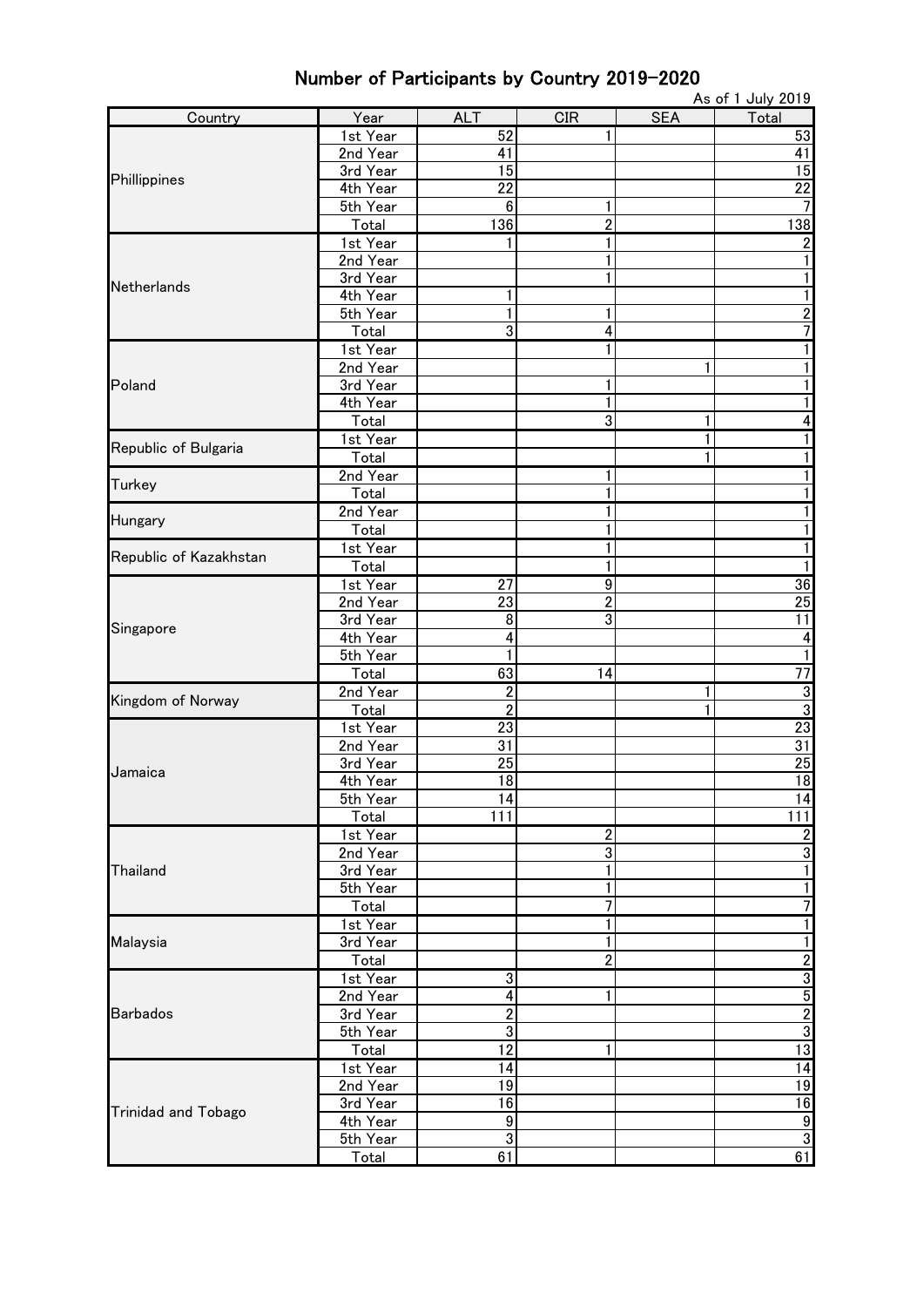| 2nd Year<br>Slovenia<br>Total<br>1<br>1st Year<br>1<br>Kingdom of Sweden<br>2nd Year<br>1<br>$\overline{c}$<br>Total<br>2nd Year<br>1<br>Kingdom of Denmark<br>Total<br>1st Year<br>2<br>Latvia<br>2<br>Total<br>3rd Year<br>2<br>Fiji<br>2<br>Total<br>1<br>2nd Year<br>1<br>Total<br>1st Year<br>3<br>3rd Year<br>3<br>Vietnam<br>4th Year<br>Total<br>1st Year<br>1<br>2nd Year<br>1<br>Saint Vincent and the Grenadines<br>Total<br>2<br>3rd Year<br>5th Year<br>Uzbekistan<br>Total<br>2<br>3rd Year<br>Seychelles<br>Total<br>3rd Year<br>Croatia<br>Total<br>2nd Year<br>United Republic of Tanzania<br>Total<br>1st Year<br>2nd Year<br>Republic of Malta<br>1<br>$\overline{c}$<br>Total<br>1st Year<br>4<br>Republic of Estonia<br>Total<br>4<br>1st Year<br>Republic of Lithuania<br>2nd Year<br>2<br><b>Total</b><br>1st Year<br>Federal Democratic Republic of Ethiopia<br>Total<br>1st Year<br>Republic of the Union of Myanmar<br>Total<br>1st Year<br>Republic of Chile<br>Total<br>1,885<br>203<br>3<br>1st Year<br>$\overline{6}$<br>1,602<br>138<br>2nd Year | Country | Year | <b>ALT</b> | CIR | <b>SEA</b> | As of 1 July 2019<br>Total |
|---------------------------------------------------------------------------------------------------------------------------------------------------------------------------------------------------------------------------------------------------------------------------------------------------------------------------------------------------------------------------------------------------------------------------------------------------------------------------------------------------------------------------------------------------------------------------------------------------------------------------------------------------------------------------------------------------------------------------------------------------------------------------------------------------------------------------------------------------------------------------------------------------------------------------------------------------------------------------------------------------------------------------------------------------------------------------------|---------|------|------------|-----|------------|----------------------------|
|                                                                                                                                                                                                                                                                                                                                                                                                                                                                                                                                                                                                                                                                                                                                                                                                                                                                                                                                                                                                                                                                                 |         |      |            |     |            |                            |
|                                                                                                                                                                                                                                                                                                                                                                                                                                                                                                                                                                                                                                                                                                                                                                                                                                                                                                                                                                                                                                                                                 |         |      |            |     |            |                            |
|                                                                                                                                                                                                                                                                                                                                                                                                                                                                                                                                                                                                                                                                                                                                                                                                                                                                                                                                                                                                                                                                                 |         |      |            |     |            |                            |
|                                                                                                                                                                                                                                                                                                                                                                                                                                                                                                                                                                                                                                                                                                                                                                                                                                                                                                                                                                                                                                                                                 |         |      |            |     |            |                            |
|                                                                                                                                                                                                                                                                                                                                                                                                                                                                                                                                                                                                                                                                                                                                                                                                                                                                                                                                                                                                                                                                                 |         |      |            |     |            |                            |
|                                                                                                                                                                                                                                                                                                                                                                                                                                                                                                                                                                                                                                                                                                                                                                                                                                                                                                                                                                                                                                                                                 |         |      |            |     |            | 2                          |
| Kingdom of Tonga                                                                                                                                                                                                                                                                                                                                                                                                                                                                                                                                                                                                                                                                                                                                                                                                                                                                                                                                                                                                                                                                |         |      |            |     |            | 2                          |
|                                                                                                                                                                                                                                                                                                                                                                                                                                                                                                                                                                                                                                                                                                                                                                                                                                                                                                                                                                                                                                                                                 |         |      |            |     |            | 2                          |
|                                                                                                                                                                                                                                                                                                                                                                                                                                                                                                                                                                                                                                                                                                                                                                                                                                                                                                                                                                                                                                                                                 |         |      |            |     |            | $\boldsymbol{2}$           |
|                                                                                                                                                                                                                                                                                                                                                                                                                                                                                                                                                                                                                                                                                                                                                                                                                                                                                                                                                                                                                                                                                 |         |      |            |     |            | 3                          |
|                                                                                                                                                                                                                                                                                                                                                                                                                                                                                                                                                                                                                                                                                                                                                                                                                                                                                                                                                                                                                                                                                 |         |      |            |     |            | 3                          |
|                                                                                                                                                                                                                                                                                                                                                                                                                                                                                                                                                                                                                                                                                                                                                                                                                                                                                                                                                                                                                                                                                 |         |      |            |     |            |                            |
|                                                                                                                                                                                                                                                                                                                                                                                                                                                                                                                                                                                                                                                                                                                                                                                                                                                                                                                                                                                                                                                                                 |         |      |            |     |            |                            |
|                                                                                                                                                                                                                                                                                                                                                                                                                                                                                                                                                                                                                                                                                                                                                                                                                                                                                                                                                                                                                                                                                 |         |      |            |     |            |                            |
|                                                                                                                                                                                                                                                                                                                                                                                                                                                                                                                                                                                                                                                                                                                                                                                                                                                                                                                                                                                                                                                                                 |         |      |            |     |            |                            |
|                                                                                                                                                                                                                                                                                                                                                                                                                                                                                                                                                                                                                                                                                                                                                                                                                                                                                                                                                                                                                                                                                 |         |      |            |     |            |                            |
|                                                                                                                                                                                                                                                                                                                                                                                                                                                                                                                                                                                                                                                                                                                                                                                                                                                                                                                                                                                                                                                                                 |         |      |            |     |            |                            |
|                                                                                                                                                                                                                                                                                                                                                                                                                                                                                                                                                                                                                                                                                                                                                                                                                                                                                                                                                                                                                                                                                 |         |      |            |     |            |                            |
|                                                                                                                                                                                                                                                                                                                                                                                                                                                                                                                                                                                                                                                                                                                                                                                                                                                                                                                                                                                                                                                                                 |         |      |            |     |            |                            |
|                                                                                                                                                                                                                                                                                                                                                                                                                                                                                                                                                                                                                                                                                                                                                                                                                                                                                                                                                                                                                                                                                 |         |      |            |     |            |                            |
|                                                                                                                                                                                                                                                                                                                                                                                                                                                                                                                                                                                                                                                                                                                                                                                                                                                                                                                                                                                                                                                                                 |         |      |            |     |            |                            |
|                                                                                                                                                                                                                                                                                                                                                                                                                                                                                                                                                                                                                                                                                                                                                                                                                                                                                                                                                                                                                                                                                 |         |      |            |     |            |                            |
|                                                                                                                                                                                                                                                                                                                                                                                                                                                                                                                                                                                                                                                                                                                                                                                                                                                                                                                                                                                                                                                                                 |         |      |            |     |            |                            |
|                                                                                                                                                                                                                                                                                                                                                                                                                                                                                                                                                                                                                                                                                                                                                                                                                                                                                                                                                                                                                                                                                 |         |      |            |     |            |                            |
|                                                                                                                                                                                                                                                                                                                                                                                                                                                                                                                                                                                                                                                                                                                                                                                                                                                                                                                                                                                                                                                                                 |         |      |            |     |            |                            |
|                                                                                                                                                                                                                                                                                                                                                                                                                                                                                                                                                                                                                                                                                                                                                                                                                                                                                                                                                                                                                                                                                 |         |      |            |     |            |                            |
|                                                                                                                                                                                                                                                                                                                                                                                                                                                                                                                                                                                                                                                                                                                                                                                                                                                                                                                                                                                                                                                                                 |         |      |            |     |            |                            |
|                                                                                                                                                                                                                                                                                                                                                                                                                                                                                                                                                                                                                                                                                                                                                                                                                                                                                                                                                                                                                                                                                 |         |      |            |     |            |                            |
|                                                                                                                                                                                                                                                                                                                                                                                                                                                                                                                                                                                                                                                                                                                                                                                                                                                                                                                                                                                                                                                                                 |         |      |            |     |            |                            |
|                                                                                                                                                                                                                                                                                                                                                                                                                                                                                                                                                                                                                                                                                                                                                                                                                                                                                                                                                                                                                                                                                 |         |      |            |     |            |                            |
|                                                                                                                                                                                                                                                                                                                                                                                                                                                                                                                                                                                                                                                                                                                                                                                                                                                                                                                                                                                                                                                                                 |         |      |            |     |            |                            |
|                                                                                                                                                                                                                                                                                                                                                                                                                                                                                                                                                                                                                                                                                                                                                                                                                                                                                                                                                                                                                                                                                 |         |      |            |     |            |                            |
|                                                                                                                                                                                                                                                                                                                                                                                                                                                                                                                                                                                                                                                                                                                                                                                                                                                                                                                                                                                                                                                                                 |         |      |            |     |            |                            |
|                                                                                                                                                                                                                                                                                                                                                                                                                                                                                                                                                                                                                                                                                                                                                                                                                                                                                                                                                                                                                                                                                 |         |      |            |     |            |                            |
|                                                                                                                                                                                                                                                                                                                                                                                                                                                                                                                                                                                                                                                                                                                                                                                                                                                                                                                                                                                                                                                                                 |         |      |            |     |            |                            |
|                                                                                                                                                                                                                                                                                                                                                                                                                                                                                                                                                                                                                                                                                                                                                                                                                                                                                                                                                                                                                                                                                 |         |      |            |     |            | っ                          |
|                                                                                                                                                                                                                                                                                                                                                                                                                                                                                                                                                                                                                                                                                                                                                                                                                                                                                                                                                                                                                                                                                 |         |      |            |     |            |                            |
|                                                                                                                                                                                                                                                                                                                                                                                                                                                                                                                                                                                                                                                                                                                                                                                                                                                                                                                                                                                                                                                                                 |         |      |            |     |            | 1                          |
|                                                                                                                                                                                                                                                                                                                                                                                                                                                                                                                                                                                                                                                                                                                                                                                                                                                                                                                                                                                                                                                                                 |         |      |            |     |            |                            |
|                                                                                                                                                                                                                                                                                                                                                                                                                                                                                                                                                                                                                                                                                                                                                                                                                                                                                                                                                                                                                                                                                 |         |      |            |     |            | 1<br>1                     |
|                                                                                                                                                                                                                                                                                                                                                                                                                                                                                                                                                                                                                                                                                                                                                                                                                                                                                                                                                                                                                                                                                 |         |      |            |     |            |                            |
|                                                                                                                                                                                                                                                                                                                                                                                                                                                                                                                                                                                                                                                                                                                                                                                                                                                                                                                                                                                                                                                                                 |         |      |            |     |            |                            |
|                                                                                                                                                                                                                                                                                                                                                                                                                                                                                                                                                                                                                                                                                                                                                                                                                                                                                                                                                                                                                                                                                 |         |      |            |     |            |                            |
|                                                                                                                                                                                                                                                                                                                                                                                                                                                                                                                                                                                                                                                                                                                                                                                                                                                                                                                                                                                                                                                                                 |         |      |            |     |            | 2,091<br>1,746             |
| 3<br>3rd Year<br>867<br>101                                                                                                                                                                                                                                                                                                                                                                                                                                                                                                                                                                                                                                                                                                                                                                                                                                                                                                                                                                                                                                                     |         |      |            |     |            | 971                        |
| Total<br>532<br>4th Year<br>1<br>53                                                                                                                                                                                                                                                                                                                                                                                                                                                                                                                                                                                                                                                                                                                                                                                                                                                                                                                                                                                                                                             |         |      |            |     |            | 586                        |
| 348<br>19<br>5th Year                                                                                                                                                                                                                                                                                                                                                                                                                                                                                                                                                                                                                                                                                                                                                                                                                                                                                                                                                                                                                                                           |         |      |            |     |            | 367                        |
| 5,234<br>514<br>13<br>Total                                                                                                                                                                                                                                                                                                                                                                                                                                                                                                                                                                                                                                                                                                                                                                                                                                                                                                                                                                                                                                                     |         |      |            |     |            | 5,761                      |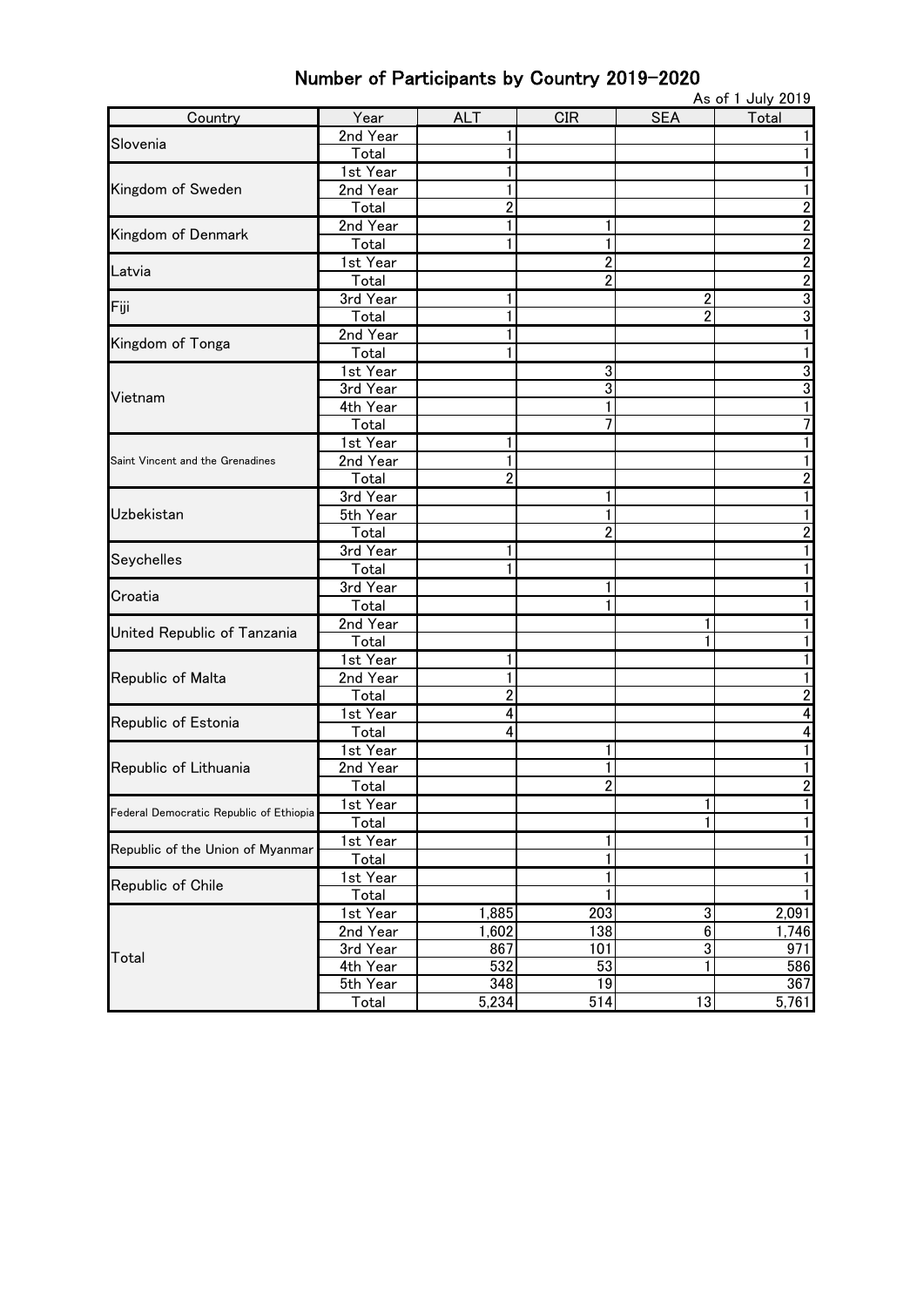| Host<br>Prefecture/<br>Designated<br>City | Total                        | United<br><b>States</b> | United<br>Kingdom       | Australia                      | New<br>Zealand          | Canada                    | Ireland                      | France                       | Germany                 | China                          | Korea                                     | Russia       | <b>Brazil</b>  | Peru |
|-------------------------------------------|------------------------------|-------------------------|-------------------------|--------------------------------|-------------------------|---------------------------|------------------------------|------------------------------|-------------------------|--------------------------------|-------------------------------------------|--------------|----------------|------|
| Hokkaido                                  | 300                          | 162                     | 17                      | 10                             | 8                       | 50                        | 6                            |                              | $\mathbf{1}$            | 5                              | $\overline{2}$                            | 2            |                |      |
| Aomori                                    | 166                          | 128                     | 8                       | $\bf 6$                        | $\mathbf{1}$            | 11                        | $\mathbf{1}$                 |                              | $\mathbf{1}$            | $\boldsymbol{2}$               | 3                                         | $\mathbf{1}$ |                |      |
| Iwate                                     | 40                           | 23                      | 1                       | 3                              | $\mathbf{1}$            | $\overline{\mathbf{4}}$   | $\boldsymbol{2}$             |                              |                         | $\mathbf{1}$                   |                                           |              |                |      |
| Miyagi                                    | 68                           | 45                      | 3                       | $6\phantom{1}6$                |                         | 10                        |                              |                              |                         |                                |                                           |              |                |      |
| Akita                                     | 150                          | 83                      | 12                      | 12                             | $6\phantom{1}6$         | 14                        | $\overline{2}$               |                              |                         | 3                              | 1                                         | 1            |                |      |
| Yamagata                                  | 111<br>151                   | 54<br>67                | 11<br>25                | 9<br>15                        | 8<br>8                  | 12<br>25                  | 4<br>4                       | 1                            | 1<br>$\mathbf{1}$       | $\mathbf{1}$<br>$\overline{1}$ | $\mathbf{1}$                              |              |                |      |
| Fukushima<br>Ibaraki                      | 75                           | 33                      | 12                      | 4                              | $\overline{2}$          | $\bf 8$                   |                              | 1                            | $\mathbf{1}$            |                                |                                           |              |                |      |
| Tochigi                                   | 37                           | 18                      | 5                       | 3                              | $\mathbf{1}$            | 3                         | $\mathbf{1}$                 |                              | $\mathbf{1}$            | $\mathbf{1}$                   |                                           |              |                |      |
| Gumma                                     | 185                          | 104                     | 15                      | 12                             | 10                      | 30                        | $\mathbf{1}$                 | 1                            | 1                       |                                |                                           |              |                |      |
| Saitama                                   | 89                           | 36                      | 11                      | 14                             | $\boldsymbol{6}$        | 9                         | $\mathbf{1}$                 | 1                            | $\mathbf{1}$            |                                |                                           |              | $\overline{2}$ |      |
| Chiba                                     | 75                           | 59                      | 3                       | $\sqrt{2}$                     | $\overline{\mathbf{4}}$ | $\boldsymbol{2}$          |                              | $\overline{2}$               |                         |                                |                                           |              |                |      |
| Tokyo                                     | 450                          | 217                     | 53                      | 39                             | 31                      | 49                        | 4                            |                              | 1                       |                                |                                           |              |                |      |
| Kanagawa                                  | 5                            | 3                       |                         |                                | $\mathbf{1}$            |                           |                              | $\mathbf{1}$                 |                         |                                |                                           |              |                |      |
| Niigata                                   | 112                          | 65                      | 13                      | $\bf 6$                        | 5                       | 6                         |                              |                              | 1                       | 3                              | 1                                         | 1            |                |      |
| Toyama                                    | 100                          | 61                      | 10                      | $\mathbf{1}$                   |                         | $\bf 6$                   | 3                            |                              |                         | $\overline{2}$                 | 1                                         |              | 1              |      |
| Ishikawa                                  | 131                          | 81                      | 24                      | 3                              | $\sqrt{2}$              | $\bf 6$                   | $\overline{2}$               |                              | 1                       | $\overline{\mathbf{c}}$        | $\overline{2}$                            | $\mathbf{1}$ | $\overline{2}$ |      |
| Fukui<br>Yamanashi                        | 118<br>59                    | 80<br>43                | 8<br>3                  |                                | $\mathbf{1}$            | $\bf 6$<br>$\overline{2}$ | $\bf 6$                      | 1<br>$\overline{\mathbf{c}}$ |                         | $\overline{c}$                 |                                           |              | $\mathbf{1}$   |      |
| Nagano                                    | 72                           | 43                      | $\overline{7}$          | 4                              | $\mathbf{1}$            | 5                         |                              |                              |                         | $\mathbf{1}$                   | 1                                         |              |                |      |
| Gifu                                      | 67                           | 34                      | 10                      | $\mathbf{1}$                   | $\sqrt{2}$              | 8                         |                              | 1                            |                         | $\overline{2}$                 |                                           |              | $\mathbf{1}$   |      |
| Shizuoka                                  | 128                          | 50                      | 23                      | 4                              | $\sqrt{5}$              | $\overline{7}$            | $\overline{7}$               |                              |                         |                                | $\mathbf{1}$                              |              | $\mathbf{1}$   |      |
| Aichi                                     | 23                           | 12                      |                         | $\boldsymbol{2}$               | $\mathbf{1}$            | $\boldsymbol{2}$          |                              |                              | 1                       | $\mathbf{1}$                   |                                           |              | $\mathbf 3$    |      |
| Mie                                       | 126                          | 77                      | 9                       | $\overline{7}$                 | $\sqrt{5}$              | 11                        |                              |                              |                         | $\mathbf{1}$                   |                                           |              | $\mathbf{1}$   |      |
| Shiga                                     | 63                           | 37                      | 4                       | 4                              | $\overline{\mathbf{4}}$ | $\overline{7}$            | $\boldsymbol{2}$             |                              |                         |                                |                                           |              | $\overline{2}$ |      |
| Kyoto                                     | 103                          | 70                      | 8                       | 3                              | 4                       | 8                         |                              | 1                            |                         | $\mathbf{1}$                   |                                           |              |                |      |
| Osaka                                     | 122                          | 71                      | 6                       | $\overline{\mathbf{4}}$        | 25                      | $\boldsymbol{9}$          |                              |                              |                         |                                |                                           |              |                |      |
| Hyogo                                     | 266                          | 134                     | 24                      | 31                             | 15                      | 22                        | 10                           | $\overline{\mathbf{c}}$      | $\mathbf{1}$            | $\mathbf{1}$                   | 1                                         |              |                |      |
| Nara                                      | 56                           | 26                      | $\overline{7}$          | $\mathbf{1}$                   |                         | $\bf 8$                   | $\sqrt{2}$                   | 1                            |                         | $\overline{1}$                 | $\mathbf{1}$                              |              |                |      |
| Wakayama<br>Tottori                       | 48<br>76                     | 24<br>32                | 3<br>$\overline{5}$     | $\mathbf{1}$<br>$\overline{7}$ | $\boldsymbol{6}$<br>3   | $\overline{7}$<br>3       | $\overline{2}$<br>4          | 1                            | 1                       | $\overline{2}$                 | 4                                         | 1            |                |      |
| Shimane                                   | 95                           | 54                      | 3                       |                                | $\sqrt{2}$              | 3                         | $\mathbf{1}$                 | $\overline{\mathbf{c}}$      |                         | 4                              | $\overline{2}$                            | $\mathbf{1}$ | 3              |      |
| Okayama                                   | 58                           | 27                      | 9                       | 8                              |                         | $\bf 6$                   |                              | $\overline{\mathbf{c}}$      |                         |                                |                                           |              |                |      |
| Hiroshima                                 | 132                          | 59                      | 15                      | $\overline{7}$                 | 8                       | 14                        | 5                            |                              |                         |                                | $\mathbf{1}$                              |              |                |      |
| Yamaguchi                                 | 73                           | 34                      | 13                      | $\overline{2}$                 |                         | 8                         | 3                            |                              |                         | $\overline{2}$                 | $\mathbf{1}$                              | 1            |                |      |
| Tokushima                                 | 110                          | 60                      | 13                      | 4                              | 3                       | 16                        | $\sqrt{2}$                   |                              | 4                       | 3                              |                                           |              |                |      |
| Kagawa                                    | 41                           | 19                      | 4                       | $\overline{2}$                 | $\mathbf{1}$            | $\overline{2}$            | 3                            |                              |                         | $\mathbf{1}$                   | $\mathbf{1}$                              |              |                |      |
| Ehime                                     | 146                          | 85                      | 11                      | 8                              | $\boldsymbol{6}$        | 10                        | $\sqrt{5}$                   |                              |                         | $\mathbf{1}$                   | $\mathbf{1}$                              |              |                |      |
| Kochi                                     | 128                          | 64                      | 14                      | 14                             | $\overline{7}$          | 14                        | $\mathbf{1}$                 | 1                            |                         | 3                              | $\mathbf 3$                               |              |                |      |
| Fukuoka                                   | 123                          | 64                      | 19                      | 4                              | $\mathbf{1}$            | $\sqrt{5}$                | $\bf 6$                      |                              | 1                       | $\mathbf{1}$                   | $\overline{\mathbf{c}}$                   |              |                |      |
| Saga<br>Nagasaki                          | 47<br>205                    | 24<br>99                | $\boldsymbol{2}$<br>15  | $\bf 6$<br>15                  | $\mathbf{1}$<br>10      | 4<br>22                   | $\mathbf{1}$<br>$\mathbf{1}$ | $\mathbf{1}$                 | 1                       | 1<br>6                         | $\overline{\mathbf{c}}$<br>$\overline{7}$ |              |                |      |
| Kumamoto                                  | 115                          | 69                      | 12                      | 4                              | $\sqrt{3}$              | 10                        | $\boldsymbol{2}$             | $\overline{\mathbf{c}}$      |                         |                                |                                           |              |                |      |
| Oita                                      | 112                          | 56                      | $\overline{7}$          | 11                             | 10                      | 10                        | 3                            |                              | $\mathbf{1}$            | $\mathbf{1}$                   | $\overline{\mathbf{c}}$                   |              |                |      |
| Miyazaki                                  | 97                           | 49                      | 14                      | $\overline{7}$                 | $\mathbf{1}$            | 10                        |                              |                              | $\overline{\mathbf{c}}$ | $\mathbf{1}$                   | $\boldsymbol{2}$                          |              |                |      |
| Kagoshima                                 | 141                          | 73                      | 21                      | $\boldsymbol{6}$               | $\overline{\mathbf{4}}$ | 10                        | 5                            |                              |                         | $\sqrt{5}$                     | 4                                         |              |                |      |
| Okinawa                                   | 99                           | 65                      | $\sqrt{5}$              | $\boldsymbol{2}$               | $\mathbf{1}$            | 6                         | $\mathbf{1}$                 |                              |                         | $\sqrt{2}$                     | $\mathbf{1}$                              |              |                |      |
| Sapporo City                              | 42                           | 19                      | 3                       | $\boldsymbol{2}$               | $\mathsf 3$             | 8                         |                              | 1                            | 1                       | $\mathbf{1}$                   | $\mathbf{1}$                              | $\mathbf{1}$ |                |      |
| Sendai City                               | 66                           | 19                      | 9                       | $\overline{7}$                 | $\boldsymbol{6}$        | 18                        |                              |                              |                         |                                |                                           |              |                |      |
| Yokohama City                             |                              |                         |                         |                                |                         |                           |                              |                              |                         |                                |                                           |              |                |      |
| Kawasaki City<br>Nagoya City              | $\mathbf{1}$<br>$\mathbf{1}$ | $\mathbf{1}$            |                         |                                |                         | $\mathbf{1}$              |                              |                              |                         |                                |                                           |              |                |      |
| Kyoto City                                | 63                           | 46                      | $\sqrt{2}$              | $\mathbf{1}$                   | $\mathbf{1}$            | $\sqrt{2}$                | 4                            |                              |                         |                                |                                           |              |                |      |
| Osaka City                                | $\overline{2}$               |                         |                         |                                |                         | $\mathbf{1}$              |                              |                              |                         | $\mathbf{1}$                   |                                           |              |                |      |
| Kobe City                                 | 127                          | 71                      | $\boldsymbol{9}$        | $\boldsymbol{9}$               | $\overline{4}$          | 8                         | $\overline{2}$               |                              |                         |                                |                                           |              |                |      |
| Hiroshima City                            | $\overline{2}$               |                         | $\overline{\mathbf{c}}$ |                                |                         |                           |                              |                              |                         |                                |                                           |              |                |      |
| Kitakyushu City                           | 17                           | $5\phantom{.0}$         | 3                       | $\boldsymbol{2}$               |                         | 3                         | $\mathbf{1}$                 |                              |                         | $\mathbf{1}$                   | $\mathbf{1}$                              |              |                |      |
| Fukuoka City                              |                              |                         |                         |                                |                         |                           |                              |                              |                         |                                |                                           |              |                |      |
| Chiba City                                | $\mathbf{1}$                 |                         |                         |                                |                         | $\mathbf{1}$              |                              |                              |                         |                                |                                           |              |                |      |
| Saitama City                              | $\mathbf{3}$                 | $\mathbf{1}$            | 1                       | $\mathbf{1}$                   |                         |                           |                              |                              |                         |                                |                                           |              |                |      |
| Shizuoka City                             | 32                           | 31                      |                         |                                |                         |                           |                              | $\mathbf{1}$                 |                         |                                |                                           |              |                |      |
| Sakai City                                | $\overline{\mathbf{c}}$      |                         |                         |                                | $\mathbf{1}$            |                           |                              |                              |                         | $\mathbf{1}$                   |                                           |              |                |      |
| Niigata City<br>Hamamatsu City            | 24<br>22                     | 20<br>$\overline{5}$    | 6                       |                                | $\overline{\mathbf{4}}$ | 6                         |                              | $\mathbf{1}$                 |                         | $\mathbf{1}$                   | $\mathbf{1}$                              | $\mathbf{1}$ |                |      |
| Okayama City                              | $\mathbf{3}$                 | 3                       |                         |                                |                         |                           |                              |                              |                         |                                |                                           |              |                |      |
| Sagamihara City                           | $\mathbf{1}$                 |                         |                         |                                |                         | 1                         |                              |                              |                         |                                |                                           |              |                |      |
| Kumamoto City                             | 58                           | 11                      | 8                       | $\overline{7}$                 | 8                       | 8                         | 4                            |                              | 1                       | $\mathbf{1}$                   | $\mathbf{1}$                              |              |                |      |
| Total                                     | 5,761                        | 3105                    | 560                     | 343                            | 251                     | 557                       | 114                          | 27                           | 25                      | 70                             | 52                                        | 11           | 17             | 1    |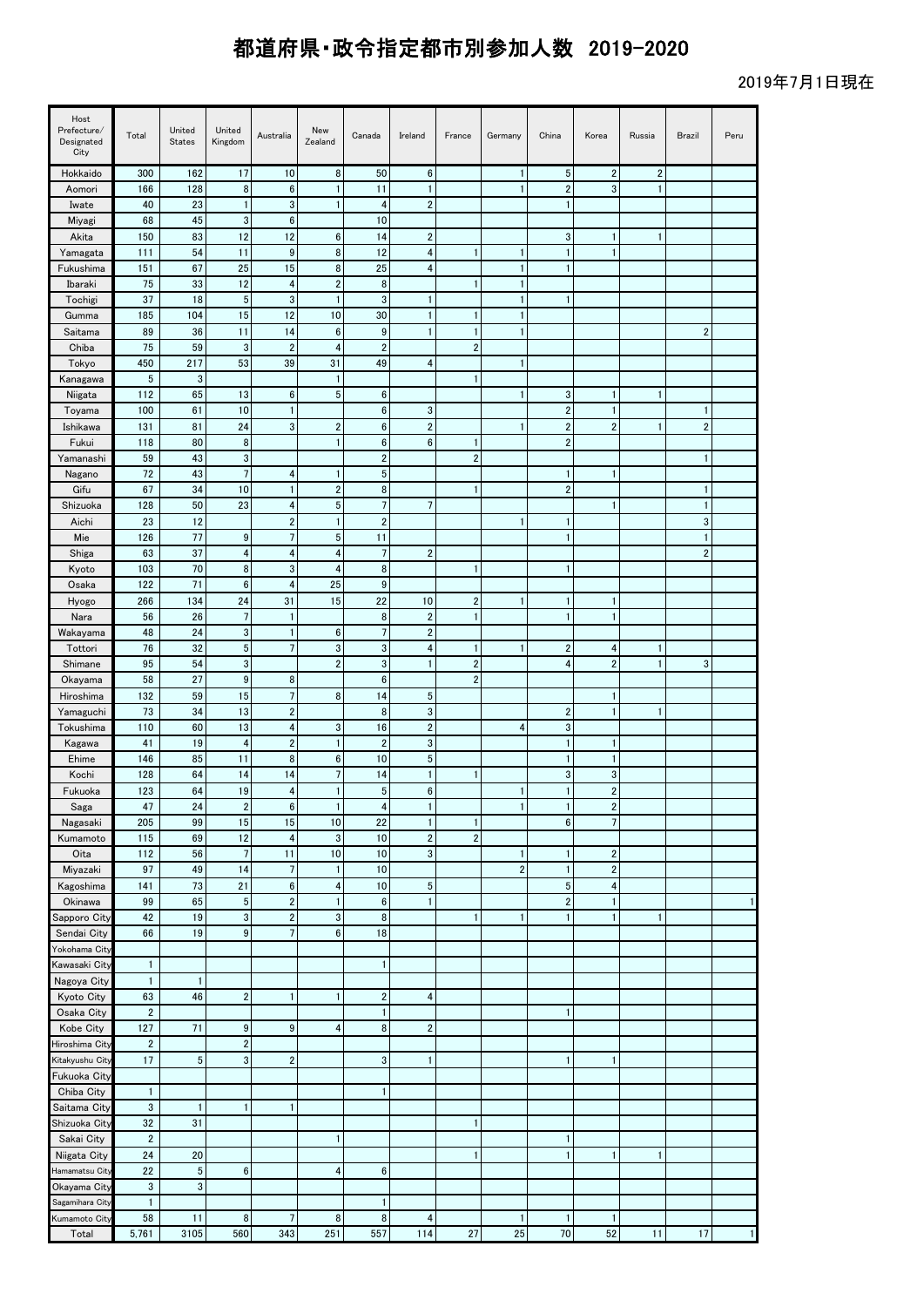| Host<br>Prefecture/<br>Designated<br>City | Spain          | Italy          | Mexico         | South<br>Africa             | Argentina    | Belgium      | Finland      | Mongolia     | Austria      | Indonesia    | Switzerlan<br>d | India          | Phillippine Netherland<br>$\sf{s}$      | $\sf{s}$                |
|-------------------------------------------|----------------|----------------|----------------|-----------------------------|--------------|--------------|--------------|--------------|--------------|--------------|-----------------|----------------|-----------------------------------------|-------------------------|
| Hokkaido                                  |                |                |                | $\sqrt{5}$                  |              |              | $\mathbf{1}$ | $\sqrt{2}$   |              | $\sqrt{2}$   |                 |                | 8                                       |                         |
| Aomori                                    |                |                |                |                             |              |              |              | $\mathbf{1}$ |              |              |                 |                | $\sqrt{2}$                              |                         |
| Iwate                                     |                |                |                | $\mathbf{1}$                |              |              |              |              |              |              |                 |                | $\mathbf{1}$                            |                         |
| Miyagi                                    |                |                |                |                             |              |              |              |              |              |              |                 |                | $\mathbf 3$                             |                         |
| Akita                                     |                |                |                | 3<br>$\mathbf{1}$           |              |              |              |              |              |              |                 |                | $\overline{\mathbf{4}}$                 |                         |
| Yamagata<br>Fukushima                     |                |                |                | $\sqrt{2}$                  |              |              |              |              |              |              |                 |                | $\mathbf{1}$                            | $\overline{\mathbf{c}}$ |
| Ibaraki                                   |                |                |                | 3                           |              |              |              |              |              |              |                 |                | $\mathbf{3}$                            |                         |
| Tochigi                                   |                |                |                |                             |              |              |              |              | $\mathbf{1}$ |              |                 |                | $\mathbf{1}$                            |                         |
| Gumma                                     |                |                |                | 4                           |              |              |              |              |              |              |                 |                | $\overline{4}$                          |                         |
| Saitama                                   |                |                |                | $\overline{2}$              | $\mathbf{1}$ |              |              |              |              |              |                 |                |                                         |                         |
| Chiba                                     |                |                |                |                             |              |              |              |              |              |              |                 |                |                                         |                         |
| Tokyo                                     |                |                |                | 16                          |              |              |              |              |              |              |                 |                | 18                                      |                         |
| Kanagawa                                  |                |                |                |                             |              |              |              |              |              |              |                 |                |                                         |                         |
| Niigata                                   |                |                |                |                             |              |              |              | $\mathbf{1}$ |              |              | $\mathbf{1}$    |                | $\mathbf{1}$                            |                         |
| Toyama                                    |                |                |                | $\mathbf{1}$                |              |              |              |              |              |              |                 | $\mathbf{1}$   | $\bf 6$                                 |                         |
| Ishikawa<br>Fukui                         |                |                |                | 8                           |              | $\mathbf{1}$ |              |              |              |              |                 |                | $\mathbf{1}$<br>$\overline{\mathbf{c}}$ |                         |
| Yamanashi                                 |                |                |                | $\overline{4}$              |              |              |              |              |              | $\mathbf{1}$ |                 |                | $\sqrt{2}$                              |                         |
| Nagano                                    |                |                |                |                             |              |              |              |              |              |              |                 |                | $\mathbf 3$                             |                         |
| Gifu                                      |                |                |                | $\mathbf{1}$                |              |              |              |              |              |              |                 |                | $\overline{\mathbf{4}}$                 |                         |
| Shizuoka                                  |                |                |                | $\bf 8$                     |              |              |              | $\mathbf{1}$ |              | $\mathbf{1}$ |                 |                | $\bf 6$                                 |                         |
| Aichi                                     |                | $\mathbf{1}$   |                |                             |              |              |              |              |              |              |                 |                |                                         |                         |
| Mie                                       |                |                |                | $\sqrt{2}$                  |              |              |              |              |              |              |                 |                | 4                                       |                         |
| Shiga                                     | $\mathbf{1}$   |                |                |                             |              |              |              |              |              |              |                 |                |                                         |                         |
| Kyoto                                     |                |                |                | $\overline{2}$              |              |              |              |              |              |              | $\mathbf{1}$    |                | $\overline{\mathbf{c}}$                 |                         |
| Osaka                                     |                |                | $\mathbf{1}$   |                             |              |              |              |              |              |              |                 |                | $\sqrt{5}$                              |                         |
| Hyogo                                     |                |                |                | $\sqrt{5}$                  |              |              |              |              |              |              |                 |                | $\overline{7}$<br>$\mathbf 3$           |                         |
| Nara                                      |                |                |                | 4<br>$\mathbf{1}$           |              |              |              |              |              | $\mathbf{1}$ |                 |                | $\mathbf{1}$                            |                         |
| Wakayama<br>Tottori                       |                |                |                | $\mathbf{1}$                |              |              |              |              |              |              |                 |                | $\mathbf 3$                             |                         |
| Shimane                                   |                |                |                | $6\phantom{1}6$             |              |              | $\sqrt{2}$   |              |              |              |                 | $\overline{2}$ | $\mathbf{1}$                            |                         |
| Okayama                                   |                |                |                |                             |              |              |              |              |              |              |                 |                | $\boldsymbol{2}$                        |                         |
| Hiroshima                                 |                |                | $\mathbf{1}$   | $\overline{7}$              |              |              |              |              |              |              |                 |                | $\overline{\mathbf{4}}$                 |                         |
| Yamaguchi                                 | $\mathbf{1}$   |                |                | $\mathbf{1}$                |              |              |              |              |              |              |                 |                | $\overline{\mathbf{c}}$                 |                         |
| Tokushima                                 |                |                |                | $\mathbf{1}$                |              |              |              |              |              |              |                 |                | $\sqrt{2}$                              |                         |
| Kagawa                                    |                |                |                |                             |              |              |              |              |              |              |                 |                | $\boldsymbol{6}$                        |                         |
| Ehime                                     |                |                |                | $\overline{\mathbf{4}}$     |              |              |              |              |              |              |                 |                | $5\,$                                   |                         |
| Kochi                                     |                |                |                | $\mathbf{1}$<br>$\mathsf 3$ |              |              |              |              |              | $\mathbf{1}$ |                 |                | $\mathbf{1}$<br>$\boldsymbol{2}$        |                         |
| Fukuoka<br>Saga                           |                |                |                |                             |              |              |              |              |              |              |                 |                |                                         |                         |
| Nagasaki                                  |                | $\mathbf{1}$   |                | 10                          |              |              |              |              |              |              |                 |                | $\mathbf{1}$                            | 1                       |
| Kumamoto                                  |                |                |                | $\sqrt{2}$                  |              |              |              |              |              |              |                 |                |                                         |                         |
| Oita                                      |                |                |                | $\sqrt{2}$                  |              |              |              |              |              |              |                 |                | $\mathbf{1}$                            |                         |
| Miyazaki                                  |                |                |                | $\sqrt{2}$                  |              |              |              | $\mathbf{1}$ |              |              |                 |                | $\mathbf{3}$                            |                         |
| Kagoshima                                 |                |                |                | $\boldsymbol{6}$            |              |              |              |              |              |              |                 |                |                                         |                         |
| Okinawa                                   |                |                |                | $5\phantom{.0}$             |              |              |              |              |              |              |                 |                |                                         |                         |
| Sapporo City                              |                |                |                |                             |              |              |              |              |              |              |                 |                | $\overline{\mathbf{c}}$                 |                         |
| Sendai City<br>Yokohama City              |                |                |                | $\sqrt{2}$                  |              |              |              |              |              |              |                 |                | $\boldsymbol{2}$                        |                         |
| Kawasaki City                             |                |                |                |                             |              |              |              |              |              |              |                 |                |                                         |                         |
| Nagoya City                               |                |                |                |                             |              |              |              |              |              |              |                 |                |                                         |                         |
| Kyoto City                                |                |                |                | $\sqrt{2}$                  |              |              |              |              |              |              |                 |                | 4                                       |                         |
| Osaka City                                |                |                |                |                             |              |              |              |              |              |              |                 |                |                                         |                         |
| Kobe City                                 |                |                |                | $\sqrt{5}$                  |              |              |              |              |              |              |                 |                | $5\phantom{.0}$                         |                         |
| Hiroshima City                            |                |                |                |                             |              |              |              |              |              |              |                 |                |                                         |                         |
| Kitakyushu City                           |                |                |                |                             |              |              |              |              |              |              |                 |                |                                         |                         |
| Fukuoka City                              |                |                |                |                             |              |              |              |              |              |              |                 |                |                                         |                         |
| Chiba City                                |                |                |                |                             |              |              |              |              |              |              |                 |                |                                         |                         |
| Saitama City<br>Shizuoka City             |                |                |                |                             |              |              |              |              |              |              |                 |                |                                         |                         |
| Sakai City                                |                |                |                |                             |              |              |              |              |              |              |                 |                |                                         |                         |
| Niigata City                              |                |                |                |                             |              |              |              |              |              |              |                 |                |                                         |                         |
| Hamamatsu City                            |                |                |                |                             |              |              |              |              |              |              |                 |                |                                         |                         |
| Okayama City                              |                |                |                |                             |              |              |              |              |              |              |                 |                |                                         |                         |
| Sagamihara City                           |                |                |                |                             |              |              |              |              |              |              |                 |                |                                         |                         |
| Kumamoto City                             |                |                |                | $\sqrt{3}$                  |              |              |              |              |              |              |                 |                |                                         |                         |
| Total                                     | $\overline{2}$ | $\overline{2}$ | $\overline{2}$ | 136                         | $\mathbf{1}$ | $\mathbf{1}$ | $\mathbf{3}$ | $\bf 6$      | $\mathbf{1}$ | $\bf 6$      | $\overline{2}$  | $\mathbf{3}$   | 138                                     | $\overline{7}$          |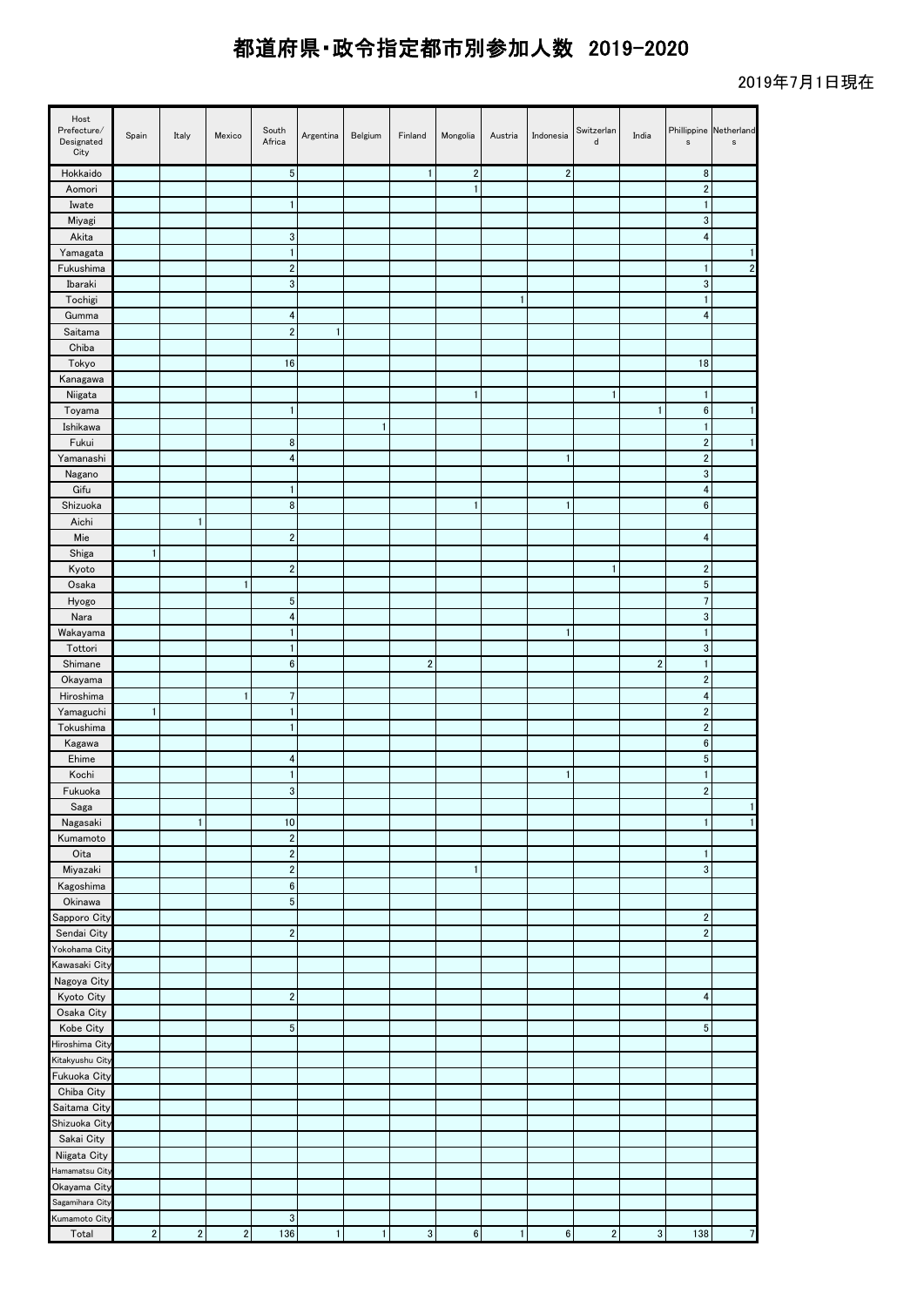| Host<br>Prefecture/<br>Designated<br>City | Poland                  | Republic<br>of Bulgaria | Turkey       | Hungary      | Republic<br>$\circ f$<br>Kazakhsta<br>n | Singapore                      | Kingdom<br>of Norway | Jamaica                               | Thailand       | Malaysia       | Barbados                | Trinidad<br>and<br>Tobago      | Slovenia     | Kingdom<br>of Sweden |
|-------------------------------------------|-------------------------|-------------------------|--------------|--------------|-----------------------------------------|--------------------------------|----------------------|---------------------------------------|----------------|----------------|-------------------------|--------------------------------|--------------|----------------------|
| Hokkaido                                  | $\mathbf{1}$            |                         |              |              |                                         | $\mathbf{1}$                   | $\mathbf{3}$         | $\bf 6$                               | $\overline{2}$ |                |                         |                                |              |                      |
| Aomori                                    |                         |                         |              |              |                                         | $\sqrt{2}$                     |                      | $\mathbf{1}$                          |                |                |                         | $\mathbf{1}$                   |              |                      |
| Iwate<br>Miyagi                           |                         |                         |              |              |                                         |                                |                      |                                       |                |                |                         |                                |              |                      |
| Akita                                     |                         |                         |              | $\mathbf{1}$ |                                         | 4                              |                      |                                       |                |                | $\mathbf{1}$            | $\mathbf{1}$                   |              |                      |
| Yamagata                                  | $\mathbf{1}$            | $\mathbf{1}$            |              |              |                                         | $\mathbf{3}$                   |                      |                                       |                |                | $\mathbf{1}$            |                                |              |                      |
| Fukushima                                 |                         |                         |              |              |                                         |                                |                      |                                       |                |                |                         |                                |              |                      |
| Ibaraki                                   |                         |                         |              |              |                                         |                                |                      | $\sqrt{5}$                            |                |                |                         | $\sqrt{2}$                     |              |                      |
| Tochigi                                   |                         |                         |              |              |                                         | $\mathbf{1}$                   |                      |                                       |                |                | $\mathbf{1}$            |                                |              |                      |
| Gumma<br>Saitama                          |                         |                         |              |              |                                         | $\overline{2}$<br>$\mathbf{1}$ |                      | 3                                     |                |                |                         | $\mathbf{1}$<br>$\mathbf{1}$   |              |                      |
| Chiba                                     |                         |                         |              |              |                                         |                                |                      |                                       | $\mathbf{1}$   |                |                         |                                |              |                      |
| Tokyo                                     |                         |                         |              |              |                                         | $\sqrt{5}$                     |                      | $\boldsymbol{6}$                      |                |                | $\overline{\mathbf{c}}$ | $\bf 8$                        |              |                      |
| Kanagawa                                  |                         |                         |              |              |                                         |                                |                      |                                       |                |                |                         |                                |              |                      |
| Niigata                                   |                         |                         |              |              |                                         | $\mathbf{1}$                   |                      | $\overline{2}$                        |                |                |                         | $\overline{2}$                 | $\mathbf{1}$ |                      |
| Toyama                                    |                         |                         |              |              |                                         |                                |                      | $\mathbf{1}$                          |                |                |                         | $\sqrt{3}$                     |              |                      |
| Ishikawa<br>Fukui                         |                         |                         |              |              |                                         | 3                              |                      | $\sqrt{2}$                            |                |                |                         | $\mathbf{1}$                   |              |                      |
| Yamanashi                                 |                         |                         |              |              |                                         |                                |                      | $\mathbf{1}$                          |                |                |                         |                                |              |                      |
| Nagano                                    |                         |                         |              |              |                                         | $\overline{2}$                 |                      | $\mathbf{1}$                          |                |                |                         |                                |              |                      |
| Gifu                                      |                         |                         |              |              |                                         |                                |                      | $\boldsymbol{2}$                      |                |                |                         |                                |              |                      |
| Shizuoka                                  |                         |                         |              |              |                                         | $\overline{2}$                 |                      | $\boldsymbol{9}$                      |                |                | $\mathbf{1}$            | $\sqrt{2}$                     |              |                      |
| Aichi                                     |                         |                         |              |              |                                         |                                |                      |                                       |                |                |                         |                                |              |                      |
| Mie                                       |                         |                         |              |              |                                         | $\sqrt{2}$                     |                      | $\overline{\mathbf{4}}$<br>$\sqrt{2}$ | $\mathbf{1}$   |                | $\mathbf{1}$            |                                |              |                      |
| Shiga<br>Kyoto                            |                         |                         |              |              |                                         |                                |                      | $\mathbf{1}$                          |                |                |                         | $\mathbf{1}$                   |              |                      |
| Osaka                                     |                         |                         |              |              |                                         |                                |                      | $\mathbf{1}$                          |                |                |                         |                                |              |                      |
| Hyogo                                     |                         |                         |              |              |                                         | $\sqrt{3}$                     |                      | $\ensuremath{\mathsf{3}}$             |                |                |                         | $\overline{7}$                 |              |                      |
| Nara                                      |                         |                         |              |              | $\mathbf{1}$                            |                                |                      | $\mathbf{1}$                          |                |                |                         |                                |              |                      |
| Wakayama                                  |                         |                         | $\mathbf{1}$ |              |                                         |                                |                      |                                       |                |                | $\mathbf{1}$            |                                |              |                      |
| Tottori                                   |                         |                         |              |              |                                         |                                |                      | $\overline{7}$                        |                |                |                         | $\sqrt{2}$                     |              |                      |
| Shimane<br>Okayama                        | $\sqrt{2}$              |                         |              |              |                                         | $\mathbf{1}$                   |                      | $\sqrt{3}$<br>$\mathbf{1}$            |                |                | $\mathbf{1}$            | $\sqrt{2}$<br>$\sqrt{2}$       |              |                      |
| Hiroshima                                 |                         |                         |              |              |                                         | $\sqrt{5}$                     |                      | $\sqrt{3}$                            |                |                | $\mathbf{1}$            | $\sqrt{2}$                     |              |                      |
| Yamaguchi                                 |                         |                         |              |              |                                         |                                |                      | $\mathbf{1}$                          |                |                | $\mathbf{1}$            | $\mathbf{1}$                   |              |                      |
| Tokushima                                 |                         |                         |              |              |                                         | $\mathbf{1}$                   |                      |                                       |                |                |                         | $\mathbf{1}$                   |              |                      |
| Kagawa                                    |                         |                         |              |              |                                         |                                |                      | $\sqrt{2}$                            |                |                |                         |                                |              |                      |
| Ehime<br>Kochi                            |                         |                         |              |              |                                         | $\mathbf{1}$<br>3              |                      | $\boldsymbol{2}$                      |                | $\mathbf{1}$   |                         | $\overline{4}$<br>$\mathbf{1}$ |              |                      |
| Fukuoka                                   |                         |                         |              |              |                                         | 3                              |                      | $\bf 8$                               | $\sqrt{2}$     |                |                         | $\sqrt{2}$                     |              |                      |
| Saga                                      |                         |                         |              |              |                                         |                                |                      | $\mathbf{1}$                          |                |                |                         | 1                              |              |                      |
| Nagasaki                                  |                         |                         |              |              |                                         | 8                              |                      | $\bf 6$                               |                |                |                         | $\mathbf{1}$                   |              |                      |
| Kumamoto                                  |                         |                         |              |              |                                         | $\overline{\mathbf{4}}$        |                      | $\pmb{4}$                             |                |                |                         | $\sqrt{2}$                     |              |                      |
| Oita                                      |                         |                         |              |              |                                         | $\sqrt{3}$                     |                      | $\mathsf 3$                           |                |                |                         | $\mathbf{1}$                   |              |                      |
| Miyazaki<br>Kagoshima                     |                         |                         |              |              |                                         | $\sqrt{3}$<br>$\mathbf{1}$     |                      | 3                                     | $\mathbf{1}$   | $\mathbf{1}$   | $\mathbf{1}$            | $\mathbf{1}$<br>$\mathbf{1}$   |              |                      |
| Okinawa                                   |                         |                         |              |              |                                         | $\sqrt{5}$                     |                      | $\mathbf 3$                           |                |                |                         | $\sqrt{2}$                     |              |                      |
| Sapporo City                              |                         |                         |              |              |                                         |                                |                      |                                       |                |                |                         |                                |              |                      |
| Sendai City                               |                         |                         |              |              |                                         | $\mathbf{1}$                   |                      | $\mathbf{1}$                          |                |                |                         | $\mathbf{1}$                   |              |                      |
| Yokohama City                             |                         |                         |              |              |                                         |                                |                      |                                       |                |                |                         |                                |              |                      |
| Kawasaki City                             |                         |                         |              |              |                                         |                                |                      |                                       |                |                |                         |                                |              |                      |
| Nagoya City<br>Kyoto City                 |                         |                         |              |              |                                         |                                |                      | $\mathbf{1}$                          |                |                |                         |                                |              |                      |
| Osaka City                                |                         |                         |              |              |                                         |                                |                      |                                       |                |                |                         |                                |              |                      |
| Kobe City                                 |                         |                         |              |              |                                         |                                |                      | 10                                    |                |                | $\mathbf{1}$            | $\sqrt{3}$                     |              |                      |
| Hiroshima City                            |                         |                         |              |              |                                         |                                |                      |                                       |                |                |                         |                                |              |                      |
| Kitakyushu City                           |                         |                         |              |              |                                         |                                |                      |                                       |                |                |                         | $\mathbf{1}$                   |              |                      |
| Fukuoka City                              |                         |                         |              |              |                                         |                                |                      |                                       |                |                |                         |                                |              |                      |
| Chiba City<br>Saitama City                |                         |                         |              |              |                                         |                                |                      |                                       |                |                |                         |                                |              |                      |
| Shizuoka City                             |                         |                         |              |              |                                         |                                |                      |                                       |                |                |                         |                                |              |                      |
| Sakai City                                |                         |                         |              |              |                                         |                                |                      |                                       |                |                |                         |                                |              |                      |
| Niigata City                              |                         |                         |              |              |                                         |                                |                      |                                       |                |                |                         |                                |              |                      |
| Hamamatsu City                            |                         |                         |              |              |                                         | 1                              |                      |                                       |                |                |                         |                                |              |                      |
| Okayama City                              |                         |                         |              |              |                                         |                                |                      |                                       |                |                |                         |                                |              |                      |
| Sagamihara City                           |                         |                         |              |              |                                         | $5\phantom{.0}$                |                      |                                       |                |                |                         |                                |              |                      |
| Kumamoto City<br>Total                    | $\overline{\mathbf{4}}$ | 1                       | $\mathbf{1}$ | 1            | $\mathbf{1}$                            | $77\,$                         | 3 <sup>1</sup>       | $\mathbf{1}$<br>111                   | 7              | $\overline{2}$ | 13                      | 61                             | $\mathbf{1}$ | $\overline{2}$       |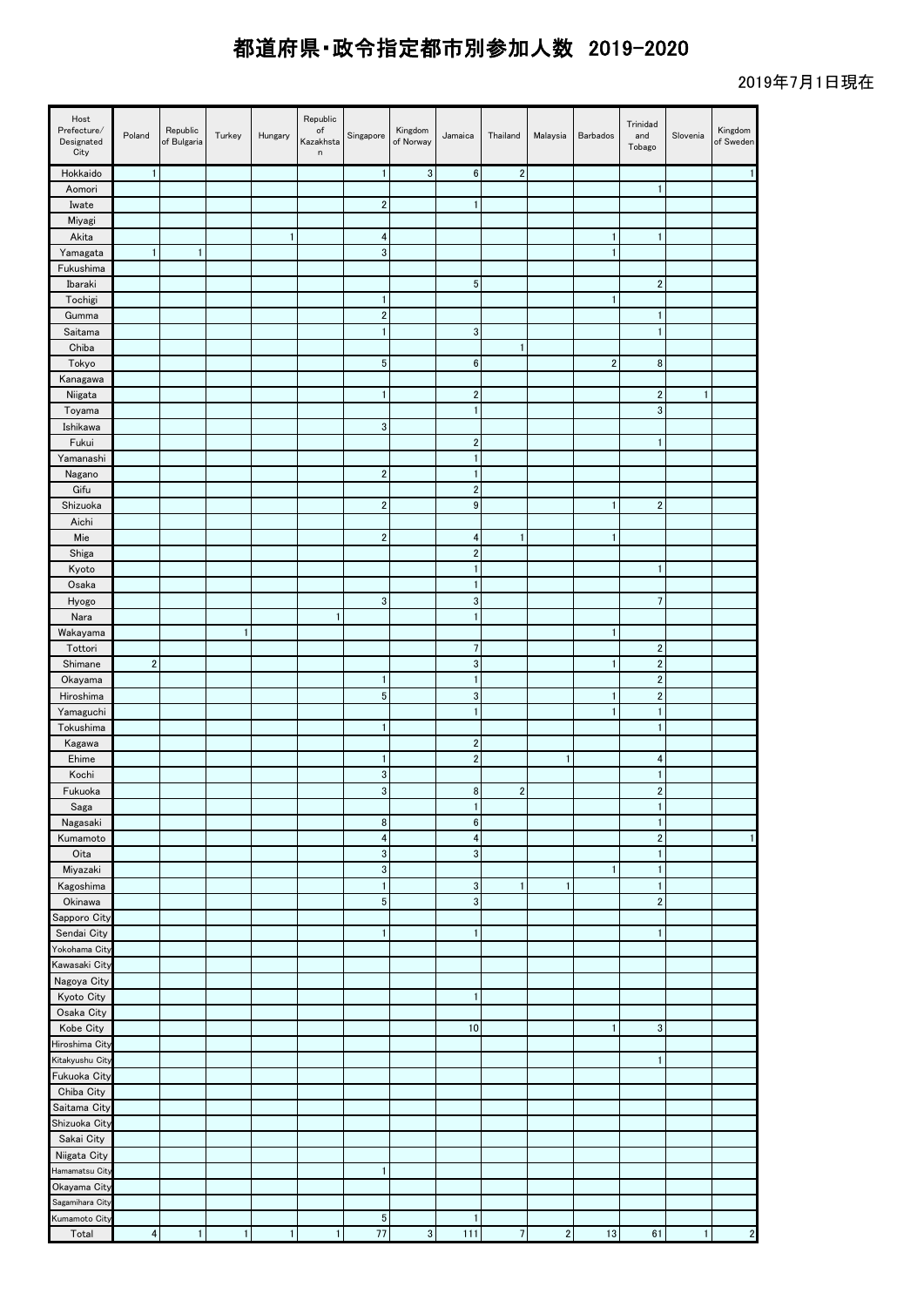| Host<br>Prefecture/<br>Designated<br>City | Kingdom<br>of<br>Denmark | Latvia         | Fiji           | Kingdom<br>of Tonga | Vietnam      | Saint<br>Vincent<br>and the<br>Grenadine<br>$\mathsf{s}$ | Uzbekista<br>$\sf n$ | Seychelles   | Croatia      | United<br>Republic<br>of<br>Tanzania | Republic<br>of Malta | Republic<br>of Estonia  | Republic of<br>Lithuania | Federal<br>Democratic<br>Republic of<br>Ethiopia | Republic of<br>the Union of<br>Myanmar | Republic of<br>Chile |
|-------------------------------------------|--------------------------|----------------|----------------|---------------------|--------------|----------------------------------------------------------|----------------------|--------------|--------------|--------------------------------------|----------------------|-------------------------|--------------------------|--------------------------------------------------|----------------------------------------|----------------------|
| Hokkaido                                  | $\mathbf{1}$             | $\mathbf{1}$   |                |                     | -1           |                                                          | $\mathbf{1}$         |              |              |                                      |                      |                         |                          |                                                  | 1                                      |                      |
| Aomori                                    |                          |                |                |                     |              |                                                          |                      |              |              |                                      |                      |                         |                          |                                                  |                                        |                      |
| Iwate<br>Miyagi                           |                          |                |                |                     |              |                                                          |                      |              |              |                                      |                      |                         |                          |                                                  |                                        | $\mathbf{1}$         |
| Akita                                     | $\mathbf{1}$             |                | $\mathbf{1}$   |                     |              |                                                          |                      |              |              |                                      |                      |                         |                          |                                                  |                                        |                      |
| Yamagata                                  |                          |                |                |                     |              |                                                          |                      |              |              | $\mathbf{1}$                         |                      |                         |                          |                                                  |                                        |                      |
| Fukushima                                 |                          |                |                |                     |              |                                                          |                      |              |              |                                      |                      |                         |                          |                                                  |                                        |                      |
| Ibaraki                                   |                          |                |                |                     |              |                                                          |                      |              |              |                                      |                      |                         |                          | $\mathbf{1}$                                     |                                        |                      |
| Tochigi                                   |                          |                |                |                     |              |                                                          |                      |              |              |                                      |                      |                         |                          |                                                  |                                        |                      |
| Gumma                                     |                          |                |                |                     |              |                                                          |                      |              |              |                                      |                      |                         |                          |                                                  |                                        |                      |
| Saitama<br>Chiba                          |                          |                |                |                     | $\mathbf{1}$ | $\mathbf{1}$                                             |                      |              |              |                                      |                      |                         |                          |                                                  |                                        |                      |
| Tokyo                                     |                          |                |                |                     |              |                                                          |                      |              |              |                                      |                      |                         | $\mathbf{1}$             |                                                  |                                        |                      |
| Kanagawa                                  |                          |                |                |                     |              |                                                          |                      |              |              |                                      |                      |                         |                          |                                                  |                                        |                      |
| Niigata                                   |                          |                |                |                     | $\mathbf{1}$ |                                                          |                      |              | $\mathbf{1}$ |                                      |                      |                         |                          |                                                  |                                        |                      |
| Toyama                                    |                          | $\mathbf{1}$   |                |                     | $\mathbf{1}$ |                                                          |                      |              |              |                                      |                      |                         |                          |                                                  |                                        |                      |
| Ishikawa<br>Fukui                         |                          |                |                |                     |              |                                                          |                      |              |              |                                      |                      |                         |                          |                                                  |                                        |                      |
| Yamanashi                                 |                          |                |                |                     |              |                                                          |                      |              |              |                                      |                      |                         |                          |                                                  |                                        |                      |
| Nagano                                    |                          |                |                |                     |              |                                                          |                      |              |              |                                      |                      | $\overline{\mathbf{4}}$ |                          |                                                  |                                        |                      |
| Gifu                                      |                          |                |                |                     |              |                                                          |                      |              |              |                                      |                      |                         | $\mathbf{1}$             |                                                  |                                        |                      |
| Shizuoka                                  |                          |                |                |                     |              |                                                          |                      |              |              |                                      |                      |                         |                          |                                                  |                                        |                      |
| Aichi<br>Mie                              |                          |                |                |                     |              |                                                          |                      |              |              |                                      | $\mathbf{1}$         |                         |                          |                                                  |                                        |                      |
| Shiga                                     |                          |                |                |                     |              |                                                          |                      |              |              |                                      |                      |                         |                          |                                                  |                                        |                      |
| Kyoto                                     |                          |                |                |                     |              |                                                          | $\mathbf{1}$         |              |              |                                      |                      |                         |                          |                                                  |                                        |                      |
| Osaka                                     |                          |                |                |                     |              |                                                          |                      |              |              |                                      |                      |                         |                          |                                                  |                                        |                      |
| Hyogo                                     |                          |                |                |                     |              |                                                          |                      |              |              |                                      |                      |                         |                          |                                                  |                                        |                      |
| Nara                                      |                          |                |                |                     |              |                                                          |                      |              |              |                                      |                      |                         |                          |                                                  |                                        |                      |
| Wakayama<br>Tottori                       |                          |                |                |                     |              |                                                          |                      |              |              |                                      |                      |                         |                          |                                                  |                                        |                      |
| Shimane                                   |                          |                |                |                     | $\mathbf{1}$ |                                                          |                      |              |              |                                      |                      |                         |                          |                                                  |                                        |                      |
| Okayama                                   |                          |                |                |                     |              |                                                          |                      |              |              |                                      |                      |                         |                          |                                                  |                                        |                      |
| Hiroshima                                 |                          |                |                |                     |              |                                                          |                      |              |              |                                      |                      |                         |                          |                                                  |                                        |                      |
| Yamaguchi                                 |                          |                |                | $\mathbf{1}$        |              | $\mathbf{1}$                                             |                      |              |              |                                      |                      |                         |                          |                                                  |                                        |                      |
| Tokushima<br>Kagawa                       |                          |                |                |                     |              |                                                          |                      |              |              |                                      |                      |                         |                          |                                                  |                                        |                      |
| Ehime                                     |                          |                |                |                     | 1            |                                                          |                      |              |              |                                      | 1                    |                         |                          |                                                  |                                        |                      |
| Kochi                                     |                          |                |                |                     |              |                                                          |                      |              |              |                                      |                      |                         |                          |                                                  |                                        |                      |
| Fukuoka                                   |                          |                |                |                     |              |                                                          |                      |              |              |                                      |                      |                         |                          |                                                  |                                        |                      |
| Saga                                      |                          |                | 1              |                     | $\mathbf{I}$ |                                                          |                      |              |              |                                      |                      |                         |                          |                                                  |                                        |                      |
| Nagasaki<br>Kumamoto                      |                          |                |                |                     |              |                                                          |                      | $\mathbf{1}$ |              |                                      |                      |                         |                          |                                                  |                                        |                      |
| Oita                                      |                          |                | $\mathbf{1}$   |                     |              |                                                          |                      |              |              |                                      |                      |                         |                          |                                                  |                                        |                      |
| Miyazaki                                  |                          |                |                |                     |              |                                                          |                      |              |              |                                      |                      |                         |                          |                                                  |                                        |                      |
| Kagoshima                                 |                          |                |                |                     |              |                                                          |                      |              |              |                                      |                      |                         |                          |                                                  |                                        |                      |
| Okinawa                                   |                          |                |                |                     |              |                                                          |                      |              |              |                                      |                      |                         |                          |                                                  |                                        |                      |
| Sapporo City<br>Sendai City               |                          |                |                |                     |              |                                                          |                      |              |              |                                      |                      |                         |                          |                                                  |                                        |                      |
| Yokohama City                             |                          |                |                |                     |              |                                                          |                      |              |              |                                      |                      |                         |                          |                                                  |                                        |                      |
| Kawasaki City                             |                          |                |                |                     |              |                                                          |                      |              |              |                                      |                      |                         |                          |                                                  |                                        |                      |
| Nagoya City                               |                          |                |                |                     |              |                                                          |                      |              |              |                                      |                      |                         |                          |                                                  |                                        |                      |
| Kyoto City                                |                          |                |                |                     |              |                                                          |                      |              |              |                                      |                      |                         |                          |                                                  |                                        |                      |
| Osaka City                                |                          |                |                |                     |              |                                                          |                      |              |              |                                      |                      |                         |                          |                                                  |                                        |                      |
| Kobe City<br>Hiroshima City               |                          |                |                |                     |              |                                                          |                      |              |              |                                      |                      |                         |                          |                                                  |                                        |                      |
| Kitakyushu City                           |                          |                |                |                     |              |                                                          |                      |              |              |                                      |                      |                         |                          |                                                  |                                        |                      |
| Fukuoka City                              |                          |                |                |                     |              |                                                          |                      |              |              |                                      |                      |                         |                          |                                                  |                                        |                      |
| Chiba City                                |                          |                |                |                     |              |                                                          |                      |              |              |                                      |                      |                         |                          |                                                  |                                        |                      |
| Saitama City                              |                          |                |                |                     |              |                                                          |                      |              |              |                                      |                      |                         |                          |                                                  |                                        |                      |
| Shizuoka City                             |                          |                |                |                     |              |                                                          |                      |              |              |                                      |                      |                         |                          |                                                  |                                        |                      |
| Sakai City<br>Niigata City                |                          |                |                |                     |              |                                                          |                      |              |              |                                      |                      |                         |                          |                                                  |                                        |                      |
| Hamamatsu City                            |                          |                |                |                     |              |                                                          |                      |              |              |                                      |                      |                         |                          |                                                  |                                        |                      |
| Okayama City                              |                          |                |                |                     |              |                                                          |                      |              |              |                                      |                      |                         |                          |                                                  |                                        |                      |
| Sagamihara City                           |                          |                |                |                     |              |                                                          |                      |              |              |                                      |                      |                         |                          |                                                  |                                        |                      |
| Kumamoto City                             |                          |                |                |                     |              |                                                          |                      |              |              |                                      |                      |                         |                          |                                                  |                                        |                      |
| Total                                     | $\overline{2}$           | $\overline{2}$ | $\overline{3}$ | 1                   | 7            | $\overline{2}$                                           | $\overline{2}$       | 1            | $\vert$ 1    | $\vert$ 1                            | $\mathbf{2}$         | $\vert 4 \vert$         | $\overline{2}$           | 1                                                | $\mathbf{1}$                           | $\mathbf{1}$         |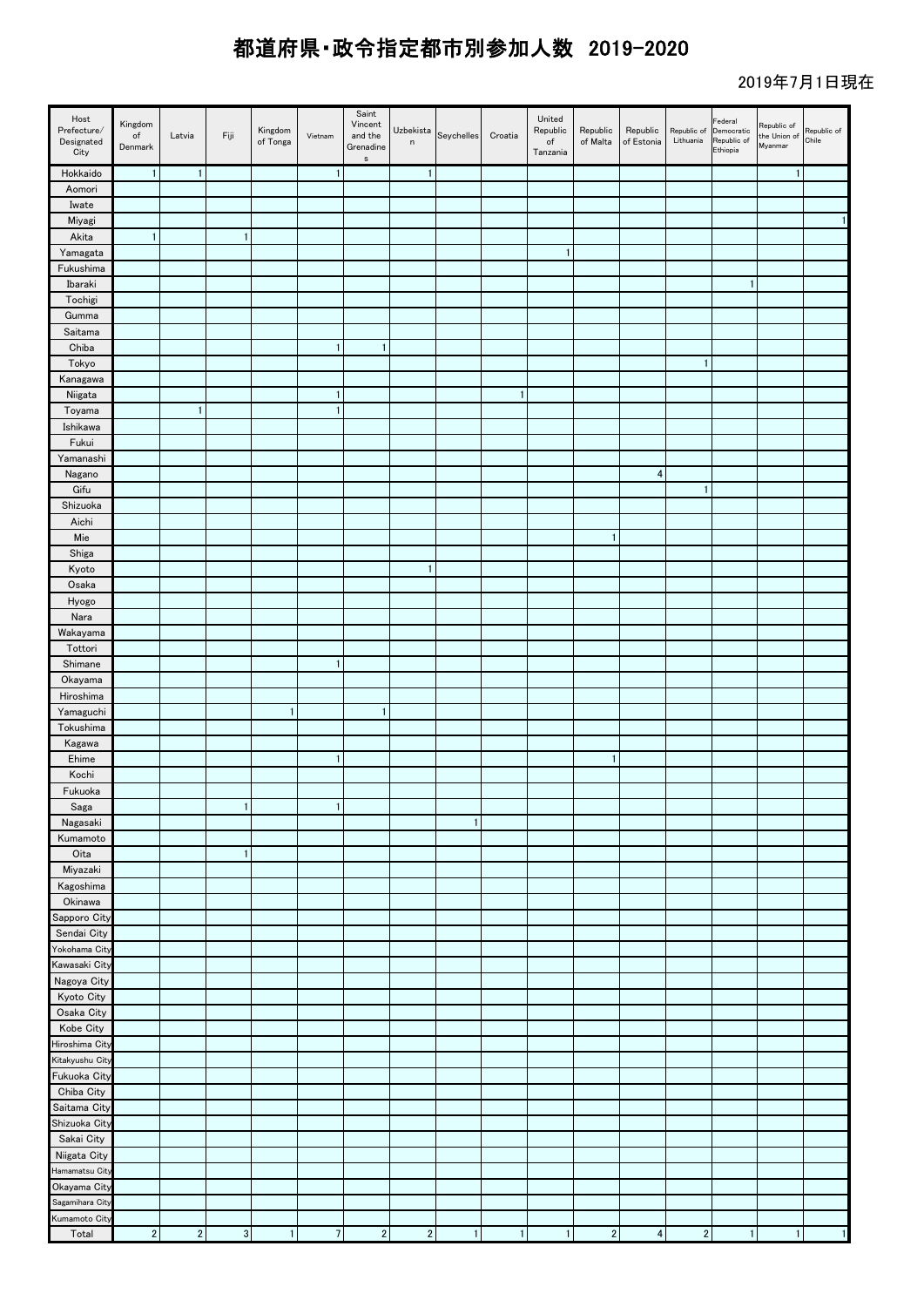### Number of Participants by Host Prefecture/Designated City (ALT/CIR) 2019-2020

|                                   |                          |                   |                      |                              |                         |                             |                      |                     |             |                              |                                         |                            |                | As of 1 July 2019       |                         |
|-----------------------------------|--------------------------|-------------------|----------------------|------------------------------|-------------------------|-----------------------------|----------------------|---------------------|-------------|------------------------------|-----------------------------------------|----------------------------|----------------|-------------------------|-------------------------|
| Host<br>Prefecture/<br>Designated | Job<br>type              |                   | Pref/Des.City        |                              | City                    | Town                        |                      |                     | Village     |                              | <b>Special</b><br>District<br>Authority |                            | Other*         | Total                   |                         |
| City                              |                          | COs               | <b>JETs</b>          | COs                          | <b>JETs</b>             | COs                         | <b>JETs</b>          | COs                 | <b>JETs</b> | COs                          | <b>JETs</b>                             | CO <sub>s</sub>            | <b>JETs</b>    | COs                     | <b>JETs</b>             |
| Hokkaido                          | <b>ALT</b>               | 1                 | 62                   | 25                           | 73                      | 77                          | 121                  | 3                   | 4           | 0                            | 0                                       | 6                          | 6              | 112                     | 266                     |
|                                   | <b>CIR</b>               | 1                 | 4                    | 5                            | 10                      | 3                           | 16                   | 0                   | 0           | 0                            | 0                                       | 0                          | 0              | 9                       | 30                      |
| Aomori                            | <b>ALT</b><br><b>CIR</b> | 1<br>1            | 29<br>4              | 10<br>6                      | 77<br>8                 | 19<br>$\overline{2}$        | 35<br>$\overline{c}$ | 4<br>1              | 4<br>2      | 1<br>0                       | $\mathbf{1}$<br>0                       | 3<br>0                     | 4<br>0         | 38<br>10                | 150<br>16               |
|                                   | <b>ALT</b>               | 1                 | 13                   | 4                            | 9                       | $\overline{2}$              | $\overline{5}$       | 1                   | 1           | 0                            | 0                                       | 3                          | 3              | 11                      | 31                      |
| Iwate                             | <b>CIR</b>               | 1                 | 3                    | 4                            | 5                       | 1                           | 1                    | 0                   | 0           | 0                            | 0                                       | 0                          | 0              | 6                       | 9                       |
|                                   | <b>ALT</b>               | $\mathbf{1}$      | 1                    | 7                            | 42                      | 9                           | 15                   | 1                   | 1           | 0                            | 0                                       | 0                          | 0              | 18                      | 59                      |
| Miyagi                            | <b>CIR</b>               | $\mathbf{1}$      | 3                    | $\overline{2}$               | 2                       | 3                           | 4                    | 0                   | 0           | 0                            | 0                                       | 0                          | 0              | 6                       | 9                       |
| Akita                             | <b>ALT</b>               | 1                 | 25                   | 12                           | 102                     | 6                           | $\boldsymbol{9}$     | 3                   | 3           | 0                            | 0                                       | 0                          | 0              | 22                      | 139                     |
|                                   | CIR                      | 1                 | 7                    | 1                            | 1                       | $\mathbf{1}$                | 1                    | 1                   | 1           | 0                            | 0                                       | 0                          | 0              | 4                       | 10                      |
| Yamagata                          | <b>ALT</b><br><b>CIR</b> | 1<br>1            | 29                   | 11                           | 57<br>9                 | $\boldsymbol{6}$            | $\overline{7}$       | 1                   | 1           | 0                            | 0                                       | $\overline{2}$<br>$\bf{0}$ | $\overline{2}$ | 21                      | 96<br>13                |
|                                   | <b>ALT</b>               | 1                 | 4<br>33              | 7<br>8                       | 74                      | 0<br>15                     | 0<br>18              | 0<br>$\overline{5}$ | 0<br>6      | 0<br>1                       | 0<br>8                                  | $\overline{2}$             | 0<br>3         | 8<br>32                 | 142                     |
| Fukushima                         | <b>CIR</b>               | 1                 | 5                    | 4                            | 4                       | 0                           | 0                    | 0                   | 0           | 0                            | 0                                       | 0                          | 0              | 5                       | 9                       |
|                                   | <b>ALT</b>               | 1                 | 40                   | 4                            | 18                      | $\mathbf{1}$                | 4                    | 0                   | 0           | 0                            | 0                                       | 5                          | 5              | 11                      | 67                      |
| Ibaraki                           | <b>CIR</b>               | 1                 | 4                    | $\overline{2}$               | $\overline{2}$          | 1                           | 1                    | 0                   | 0           | 0                            | 0                                       | 0                          | 0              | 4                       | 7                       |
| Tochigi                           | <b>ALT</b>               | 1                 | 30                   | 1                            | $\mathbf{1}$            | $\mathbf{1}$                | 1                    | 0                   | 0           | 0                            | 0                                       | 0                          | 0              | 3                       | 32                      |
|                                   | <b>CIR</b>               | $\mathbf{1}$      | $\overline{2}$       | 3                            | 3                       | $\pmb{0}$                   | 0                    | 0                   | 0           | 0                            | 0                                       | 0                          | $\pmb{0}$      | 4                       | 5                       |
| Gumma                             | <b>ALT</b>               | 1                 | 24                   | 10                           | 123                     | 10                          | 27                   | $\overline{c}$      | 3           | 1                            | $\mathbf{1}$                            | 3                          | 3              | 27                      | 181                     |
|                                   | <b>CIR</b>               | 1                 | 1                    | 3                            | 3                       | 0                           | $\pmb{0}$            | 0                   | 0           | 0                            | $\pmb{0}$                               | 0                          | $\pmb{0}$      | 4                       | 4                       |
| Saitama                           | <b>ALT</b><br><b>CIR</b> | 1                 | 62<br>5              | 3                            | 16                      | $\mathbf 2$                 | 3<br>0               | 1<br>0              | 1           | 0                            | 0<br>0                                  | 0                          | 0<br>$\pmb{0}$ | 7<br>3                  | 82                      |
|                                   | <b>ALT</b>               | 1<br>1            | 3                    | $\overline{2}$<br>11         | $\overline{2}$<br>49    | $\pmb{0}$<br>$\overline{7}$ | 12                   | 0                   | 0<br>0      | 0<br>0                       | 0                                       | 0<br>1                     | 1              | 20                      | 7<br>65                 |
| Chiba                             | <b>CIR</b>               | 1                 | 1                    | 5                            | 7                       | $\mathbf{1}$                | 1                    | 0                   | 0           | 0                            | 0                                       | 1                          | 1              | 8                       | 10                      |
|                                   | <b>ALT</b>               | 1                 | 239                  | 1                            | 5                       | $\mathbf{1}$                | $\overline{2}$       | 0                   | 0           | 0                            | 0                                       | 108                        | 193            | 111                     | 439                     |
| Tokyo                             | <b>CIR</b>               | 1                 | 4                    | $\overline{2}$               | $\overline{\mathbf{c}}$ | 1                           | 1                    | 0                   | 0           | 0                            | 0                                       | 4                          | 4              | 8                       | 11                      |
| Kanagawa                          | <b>ALT</b>               | 1                 | 2                    | 0                            | 0                       | 0                           | 0                    | 0                   | 0           | 0                            | 0                                       | 0                          | 0              | 1                       | $\boldsymbol{2}$        |
|                                   | <b>CIR</b>               | 0                 | 0                    | 3                            | 3                       | 0                           | 0                    | 0                   | 0           | 0                            | 0                                       | 0                          | 0              | 3                       | $\overline{3}$          |
| Niigata                           | <b>ALT</b>               | 1                 | 27                   | 12                           | 68                      | 1                           | $\overline{2}$       | 0                   | 0           | 0                            | 0                                       | 1                          | 1              | 15                      | 98                      |
|                                   | <b>CIR</b>               | 1                 | 6                    | 6                            | 8                       | $\pmb{0}$                   | $\pmb{0}$            | 0                   | 0           | 0                            | 0                                       | 0                          | 0              | 7                       | 14                      |
| Toyama                            | <b>ALT</b>               | 1                 | 37                   | 6                            | 36                      | 3                           | 8                    | 0                   | 0           | 0                            | 0                                       | 7                          | 7              | 17                      | 88                      |
|                                   | <b>CIR</b><br><b>ALT</b> | 1<br>$\mathbf{1}$ | 8<br>44              | 3<br>11                      | 3<br>59                 | 1<br>$\boldsymbol{6}$       | 1<br>$10$            | 0<br>0              | 0<br>0      | 0<br>0                       | 0<br>0                                  | 0<br>0                     | 0<br>0         | 5<br>$\overline{18}$    | 12<br>113               |
| Ishikawa                          | <b>CIR</b>               | 1                 | 5                    | 7                            | 11                      | $\mathbf 2$                 | $\overline{2}$       | 0                   | 0           | 0                            | 0                                       | 0                          | 0              | 10                      | 18                      |
|                                   | ALT                      | 1                 | 98                   | 4                            | 9                       | 0                           | $\pmb{0}$            | 0                   | 0           | 0                            | 0                                       | 6                          | 6              | 11                      | 113                     |
| Fukui                             | <b>CIR</b>               | 1                 | 3                    | $\overline{2}$               | $\overline{2}$          | 0                           | $\pmb{0}$            | $\mathbf 0$         | 0           | 0                            | 0                                       | 0                          | 0              | 3                       | $5\phantom{.0}$         |
| Yamanashi                         | <b>ALT</b>               | 1                 | 31                   | 3                            | 17                      | 0                           | $\pmb{0}$            | 3                   | 3           | 0                            | 0                                       | 3                          | 3              | 10                      | 54                      |
|                                   | <b>CIR</b>               | 1                 | 4                    | 1                            | 1                       | 0                           | 0                    | 0                   | 0           | 0                            | 0                                       | 0                          | 0              | $\overline{\mathbf{c}}$ | 5                       |
| Nagano                            | <b>ALT</b>               | 1                 | 18                   | 7                            | 30                      | 5                           | 6                    | 11                  | 12          | 1                            | 1                                       | 0                          | 0              | 25                      | 67                      |
|                                   | <b>CIR</b>               | 1                 | 3                    | $\overline{2}$               | $\overline{2}$          | 0                           | 0                    | 0                   | 0           | 0                            | 0                                       | 0                          | 0              | 3                       | $\bf 5$                 |
| Gifu                              | <b>ALT</b><br><b>CIR</b> | 1<br>$\mathbf{1}$ | 16<br>8              | 7<br>3                       | 32<br>4                 | 5<br>0                      | 5<br>$\pmb{0}$       | 1<br>0              | 1<br>0      | 0<br>0                       | 0<br>0                                  | 1<br>0                     | 1<br>0         | 15<br>4                 | 55<br>12                |
|                                   | <b>ALT</b>               | $\mathbf{1}$      | 86                   | 4                            | 13                      | 5                           | 15                   | 0                   | 0           | 0                            | 0                                       | 5                          | 5              | 15                      | $\overline{1}$ 19       |
| Shizuoka                          | <b>CIR</b>               | 1                 | 5                    | $\overline{\mathbf{c}}$      | 3                       | $\mathbf{1}$                | 1                    | 0                   | 0           | 0                            | 0                                       | 0                          | 0              | 4                       | 9                       |
|                                   | <b>ALT</b>               | $\pmb{0}$         | $\pmb{0}$            | $\overline{\mathbf{c}}$      | $\overline{7}$          | $\mathbf{1}$                | 4                    | $\pmb{0}$           | 0           | 0                            | 0                                       | 0                          | $\pmb{0}$      | 3                       | 11                      |
| Aichi                             | <b>CIR</b>               | 1                 | 1                    | 5                            | 9                       | $\overline{\mathbf{2}}$     | $\mathbf 2$          | $\pmb{0}$           | 0           | $\pmb{0}$                    | 0                                       | 0                          | 0              | 8                       | 12                      |
| Mie                               | <b>ALT</b>               | 1                 | 44                   | 11                           | 49                      | 10                          | 25                   | 0                   | 0           | 0                            | 0                                       | 0                          | 0              | 22                      | 118                     |
|                                   | <b>CIR</b>               | 1                 | 4                    | $\overline{\mathbf{c}}$      | 3                       | 1                           | 1                    | $\pmb{0}$           | 0           | 0                            | 0                                       | 0                          | 0              | 4                       | 8                       |
| Shiga                             | ALT                      | 1                 | 18                   | 6                            | 37                      | $\mathbf 2$                 | $\mathbf 2$          | 0                   | 0           | 0                            | 0                                       | 0                          | 0              | 9                       | 57                      |
|                                   | <b>CIR</b><br><b>ALT</b> | 1                 | $\overline{2}$<br>39 | $\overline{\mathbf{c}}$<br>7 | 3<br>36                 | 0<br>$\overline{7}$         | $\pmb{0}$<br>12      | 0<br>0              | 0<br>0      | 0<br>$\overline{\mathbf{2}}$ | 0<br>3                                  | 0<br>1                     | 0<br>1         | 3<br>18                 | $\bf 5$<br>91           |
| Kyoto                             | <b>CIR</b>               | 1<br>1            | 2                    | 4                            | 7                       | $\boldsymbol{2}$            | 2                    | 0                   | 0           | 0                            | 0                                       | 0                          | 0              | 7                       | 11                      |
|                                   | <b>ALT</b>               | 0                 | 0                    | 7                            | 100                     | 7                           | 18                   | 0                   | 0           | 0                            | 0                                       | 0                          | 0              | 14                      | 118                     |
| Osaka                             | <b>CIR</b>               | $\overline{0}$    | 0                    | $\overline{2}$               | 4                       | $\pmb{0}$                   | 0                    | 0                   | 0           | 0                            | 0                                       | 0                          | 0              | $\overline{2}$          | $\overline{\mathbf{4}}$ |
|                                   | <b>ALT</b>               | 1                 | 134                  | 16                           | 102                     | $\bf 5$                     | 14                   | $\pmb{0}$           | 0           | 0                            | 0                                       | 4                          | 5              | 26                      | 255                     |
| Hyogo                             | <b>CIR</b>               | 1                 | 4                    | 4                            | 7                       | 0                           | 0                    | 0                   | 0           | 0                            | 0                                       | 0                          | 0              | 5                       | 11                      |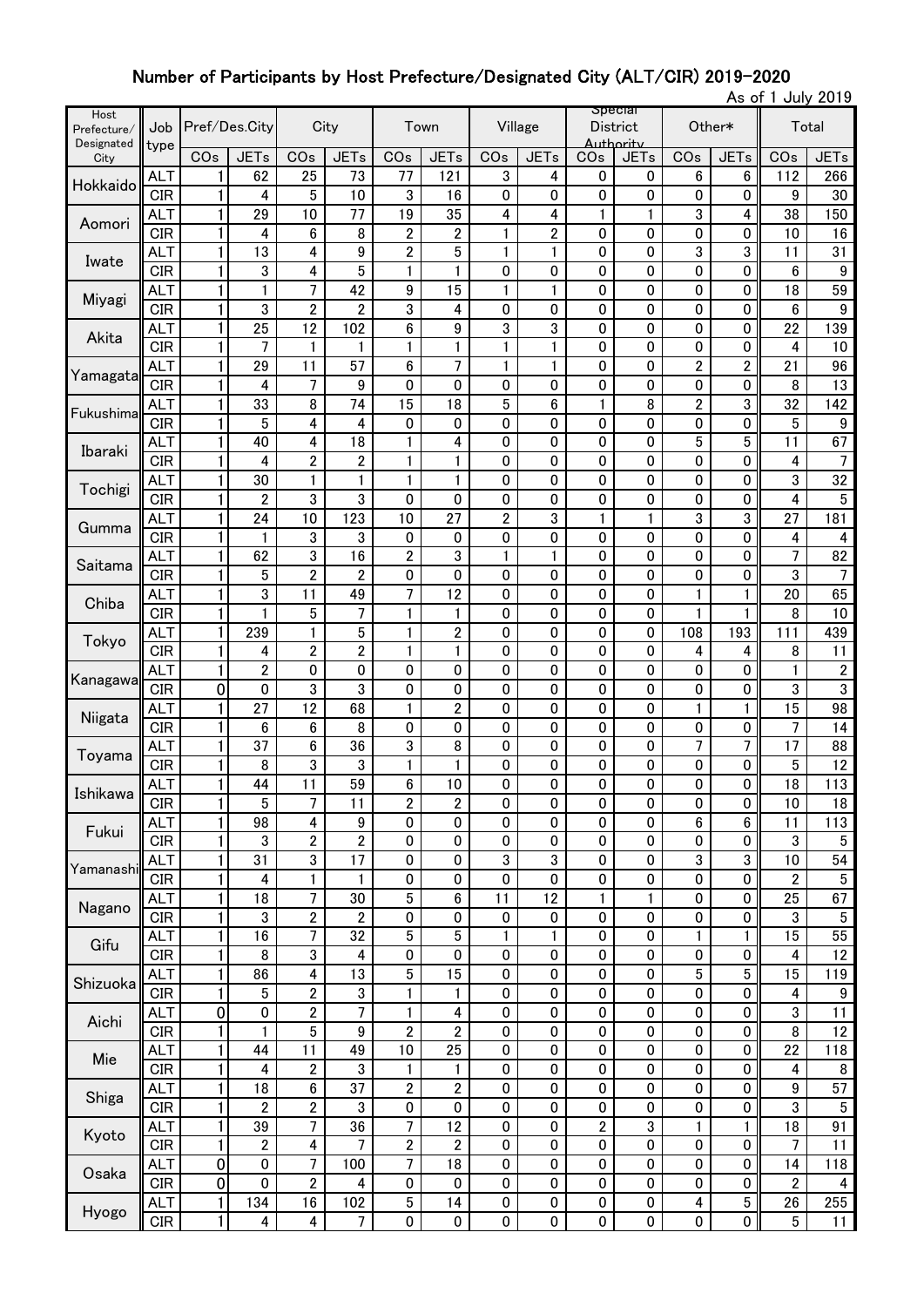### Number of Participants by Host Prefecture/Designated City (ALT/CIR) 2019-2020

|                                   |                          |                                          |                      |                  |                         |                     |                  |                  |             |        |                                         |                             |                             | As of 1 July 2019 |                      |
|-----------------------------------|--------------------------|------------------------------------------|----------------------|------------------|-------------------------|---------------------|------------------|------------------|-------------|--------|-----------------------------------------|-----------------------------|-----------------------------|-------------------|----------------------|
| Host<br>Prefecture/<br>Designated | Job<br>type              |                                          | Pref/Des.City        |                  | City                    |                     | Town             | Village          |             |        | <b>Special</b><br>District<br>Authority |                             | Other*                      | Total             |                      |
| City                              |                          | COs                                      | <b>JETs</b>          | CO <sub>s</sub>  | <b>JETs</b>             | COs                 | <b>JETs</b>      | CO <sub>s</sub>  | <b>JETs</b> | COs    | <b>JETs</b>                             | CO <sub>s</sub>             | <b>JETs</b>                 | COs               | <b>JETs</b>          |
| Nara                              | <b>ALT</b>               | 1                                        | 24                   | 4                | 7                       | 6                   | 8                | 9                | 9           | 0      | 0                                       | 0                           | 0                           | 20                | 48                   |
|                                   | <b>CIR</b>               | 1                                        | 5                    | 2<br>5           | 3<br>15                 | 0                   | 0                | 0                | 0           | 0      | 0                                       | 0                           | 0                           | 3                 | $\bf 8$              |
| Wakayama                          | <b>ALT</b><br><b>CIR</b> | 0<br>0                                   | 0<br>0               | 2                | $\overline{c}$          | 18<br>3             | 28<br>3          | 0<br>0           | 0<br>0      | 0<br>0 | 0<br>0                                  | 0<br>0                      | 0<br>0                      | 23<br>5           | 43<br>$\overline{5}$ |
|                                   | <b>ALT</b>               | 1                                        | 24                   | 3                | 18                      | 11                  | 19               | 1                | 1           | 0      | 0                                       | 3                           | 4                           | 19                | 66                   |
| Tottori                           | <b>CIR</b>               | $\mathbf{1}$                             | 4                    | 3                | 4                       | 2                   | $\overline{2}$   | $\pmb{0}$        | 0           | 0      | 0                                       | 0                           | 0                           | 6                 | $10$                 |
| Shimane                           | <b>ALT</b>               | $\mathbf{1}$                             | 18                   | 6                | 29                      | 9                   | 18               | 1                | 1           | 0      | 0                                       | 0                           | 0                           | 17                | 66                   |
|                                   | <b>CIR</b>               | 1                                        | 8                    | 5                | 15                      | 5                   | 6                | 0                | 0           | 0      | 0                                       | 0                           | 0                           | 11                | 29                   |
| Okayama                           | <b>ALT</b><br><b>CIR</b> | 1                                        | 18                   | 4                | 24                      | 4                   | 9<br>1           | 0                | 0           | 0      | 0                                       | 0                           | 0                           | 9                 | 51<br>7              |
|                                   | <b>ALT</b>               | $\mathbf{1}$<br>1                        | $\overline{2}$<br>43 | 4<br>7           | 4<br>74                 | $\mathbf{1}$<br>4   | 10               | 0<br>0           | 0<br>0      | 0<br>0 | 0<br>0                                  | 0<br>$\mathbf 0$            | 0<br>0                      | 6<br>12           | 127                  |
| Hiroshima                         | <b>CIR</b>               | $\mathbf{1}$                             | 3                    | 1                | 1                       | 1                   | 1                | 0                | 0           | 0      | 0                                       | 0                           | 0                           | 3                 | $\overline{5}$       |
|                                   | <b>ALT</b>               | $\mathbf{1}$                             | 25                   | 7                | 36                      | 3                   | 4                | $\mathbf 0$      | 0           | 0      | 0                                       | $\mathbf 0$                 | 0                           | 11                | 65                   |
| Yamaguchi                         | <b>CIR</b>               | 1                                        | 5                    | 3                | 3                       | 0                   | 0                | 0                | 0           | 0      | 0                                       | 0                           | 0                           | 4                 | 8                    |
| Tokushima                         | <b>ALT</b>               | $\mathbf{1}$                             | 21                   | 8                | 58                      | 11                  | 19               | 1                | 1           | 0      | 0                                       | $\mathbf{1}$                | 1                           | 22                | 100                  |
|                                   | <b>CIR</b>               | $\mathbf{1}$                             | 6                    | 3                | 4                       | 0                   | 0                | 0                | 0           | 0      | 0                                       | 0                           | 0                           | 4                 | $10$                 |
| Kagawa                            | <b>ALT</b>               | 0<br>$\mathbf{1}$                        | $\pmb{0}$            | 3                | 29                      | 5                   | 6                | 0<br>$\mathbf 0$ | 0           | 0      | 0<br>0                                  | $\overline{2}$              | $\overline{2}$              | 10                | 37                   |
|                                   | <b>CIR</b><br><b>ALT</b> | $\mathbf{1}$                             | 4<br>14              | $\pmb{0}$<br>10  | 0<br>101                | 0<br>$\overline{7}$ | 0<br>22          | 0                | 0<br>0      | 0<br>0 | 0                                       | $\pmb{0}$<br>$\overline{2}$ | $\pmb{0}$<br>$\overline{2}$ | 1<br>20           | 4<br>139             |
| Ehime                             | <b>CIR</b>               | $\mathbf{1}$                             | 3                    | $\overline{2}$   | 3                       | 1                   | 1                | $\mathbf 0$      | 0           | 0      | 0                                       | $\bf{0}$                    | $\pmb{0}$                   | 4                 | 7                    |
|                                   | <b>ALT</b>               | $\mathbf{1}$                             | 26                   | $\boldsymbol{9}$ | 49                      | 16                  | 30               | 4                | 4           | 0      | 0                                       | 0                           | $\pmb{0}$                   | 30                | 109                  |
| Kochi                             | <b>CIR</b>               | 1                                        | 4                    | 3                | 5                       | 6                   | $\overline{7}$   | 3                | 3           | 0      | 0                                       | 0                           | 0                           | 13                | 19                   |
| Fukuoka                           | ALT                      | $\mathbf{1}$                             | 90                   | 6                | 13                      | 5                   | 6                | 0                | 0           | 0      | 0                                       | 1                           | 3                           | 13                | 112                  |
|                                   | <b>CIR</b>               | $\mathbf{1}$                             | 7                    | 1                | 1                       | 3                   | 3                | $\mathbf 0$      | 0           | 0      | 0                                       | $\mathbf 0$                 | $\mathbf 0$                 | 5                 | 11                   |
| Saga                              | <b>ALT</b>               | $\mathbf{1}$                             | 16                   | 4                | 18                      | 4                   | 4                | 0                | 0           | 0      | 0                                       | 1                           | 1                           | 10                | 39                   |
|                                   | <b>CIR</b><br><b>ALT</b> | $\mathbf{1}$<br>$\mathbf{1}$             | 5<br>49              | 1<br>13          | 1<br>116                | 1<br>6              | 1<br>20          | 0<br>0           | 0<br>0      | 0<br>0 | 0<br>0                                  | 0<br>1                      | 0<br>1                      | 3<br>21           | 7<br>186             |
| Nagasaki                          | <b>CIR</b>               | 1                                        | 3                    | 8                | 14                      | 1                   | 1                | 0                | 0           | 0      | 0                                       | 0                           | 0                           | 10                | 18                   |
|                                   | <b>ALT</b>               | 1                                        | 36                   | 8                | 49                      | 9                   | 18               | 5                | 5           | 0      | 0                                       | 0                           | 0                           | 23                | 108                  |
| Kumamoto                          | <b>CIR</b>               | $\mathbf{1}$                             | 3                    | 3                | 3                       | 1                   | 1                | 0                | 0           | 0      | 0                                       | $\bf{0}$                    | 0                           | 5                 | 7                    |
| Oita                              | <b>ALT</b>               | 1                                        | 25                   | 12               | 73                      | $\overline{c}$      | 4                | 0                | 0           | 0      | 0                                       | $\overline{2}$              | $\overline{2}$              | 17                | 104                  |
|                                   | <b>CIR</b>               | 1                                        | 4                    | 3                | 3                       | 0                   | 0                | 0                | 0           | 0      | 0                                       | 0                           | 0                           | 4                 | 7                    |
| Miyazaki                          | <b>ALT</b><br><b>CIR</b> | $\overline{\phantom{a}}$<br>$\mathbf{1}$ | 36                   | $\overline{4}$   | 38                      | 5                   | $10$             | $\mathbf{1}$     | 1           | 0      | 0                                       | 0                           | $\pmb{0}$                   | 11                | 85                   |
|                                   | <b>ALT</b>               | 1                                        | 3<br>38              | 6<br>15          | 8<br>59                 | 1<br>12             | 1<br>14          | 0<br>2           | 0<br>9      | 0<br>0 | 0<br>0                                  | 0<br>0                      | 0<br>0                      | 8<br>30           | 12<br>120            |
| Kagoshima                         | CIR                      | $\mathbf{1}$                             | 4                    | 9                | 15                      | $\boldsymbol{2}$    | $\overline{2}$   | $\mathbf 0$      | 0           | 0      | 0                                       | 0                           | 0                           | 12                | 21                   |
|                                   | <b>ALT</b>               | 1                                        | 50                   | $\overline{2}$   | 11                      | 6                   | $\boldsymbol{9}$ | 15               | 22          | 0      | 0                                       | 0                           | 0                           | 24                | 92                   |
| Okinawa                           | <b>CIR</b>               | 1                                        | 4                    | $\overline{2}$   | $\overline{\mathbf{c}}$ | 0                   | 0                | 1                | 1           | 0      | 0                                       | 0                           | 0                           | 4                 | $\overline{7}$       |
| Sapporo City                      | <b>ALT</b>               | 1                                        | 35                   | 0                | 0                       | 0                   | 0                | 0                | 0           | 0      | 0                                       | 0                           | 0                           | 1                 | 35                   |
|                                   | <b>CIR</b>               | 1                                        | 7                    | 0                | 0                       | 0                   | 0                | 0                | 0           | 0      | 0                                       | 0                           | 0                           | 1                 | 7                    |
| Sendai City                       | <b>ALT</b><br><b>CIR</b> | $\mathbf{1}$<br>$\mathbf{1}$             | 64<br>$\overline{2}$ | 0<br>$\pmb{0}$   | $\pmb{0}$<br>0          | 0<br>0              | 0<br>$\pmb{0}$   | 0<br>$\mathbf 0$ | 0<br>0      | 0<br>0 | 0<br>0                                  | 0<br>0                      | 0<br>$\pmb{0}$              | 1<br>1            | 64<br>$\overline{2}$ |
|                                   | <b>ALT</b>               | 0                                        | $\pmb{0}$            | $\pmb{0}$        | 0                       | 0                   | $\pmb{0}$        | $\mathbf 0$      | 0           | 0      | 0                                       | 0                           | $\pmb{0}$                   | $\pmb{0}$         | $\pmb{0}$            |
| Yokohama City                     | <b>CIR</b>               | $\pmb{0}$                                | $\pmb{0}$            | $\pmb{0}$        | 0                       | 0                   | 0                | $\mathbf 0$      | 0           | 0      | 0                                       | 0                           | $\pmb{0}$                   | 0                 | $\pmb{0}$            |
| Kawasaki City                     | <b>ALT</b>               | $\pmb{0}$                                | $\pmb{0}$            | $\pmb{0}$        | 0                       | 0                   | 0                | 0                | $\pmb{0}$   | 0      | 0                                       | 0                           | $\pmb{0}$                   | 0                 | $\pmb{0}$            |
|                                   | <b>CIR</b>               | 1                                        | 1                    | $\pmb{0}$        | 0                       | 0                   | 0                | 0                | 0           | 0      | 0                                       | 0                           | $\pmb{0}$                   | 1                 | 1                    |
| Nagoya City                       | <b>ALT</b>               | 0                                        | 0                    | $\pmb{0}$        | 0                       | 0                   | 0                | $\pmb{0}$        | 0           | 0      | 0                                       | 0                           | $\pmb{0}$                   | 0                 | $\pmb{0}$            |
|                                   | <b>CIR</b>               | 1                                        | 1                    | $\pmb{0}$        | 0                       | 0                   | 0                | $\pmb{0}$        | 0           | 0      | 0                                       | 0                           | $\pmb{0}$                   | 1                 | 1                    |
| Kyoto City                        | <b>ALT</b><br><b>CIR</b> | 1<br>0                                   | 63<br>0              | 0<br>0           | 0<br>0                  | 0<br>0              | 0<br>0           | 0<br>$\pmb{0}$   | 0<br>0      | 0<br>0 | 0<br>0                                  | 0<br>0                      | 0<br>0                      | 1<br>0            | 63<br>0              |
|                                   | <b>ALT</b>               | 0                                        | $\pmb{0}$            | 0                | 0                       | 0                   | 0                | 0                | 0           | 0      | 0                                       | 0                           | $\pmb{0}$                   | 0                 | $\pmb{0}$            |
| Osaka City                        | <b>CIR</b>               | 1                                        | 2                    | 0                | 0                       | 0                   | 0                | 0                | 0           | 0      | 0                                       | 0                           | 0                           | 1                 | $\mathbf{2}$         |
| Kobe City                         | <b>ALT</b>               | $\mathbf{1}$                             | 124                  | 0                | 0                       | 0                   | 0                | 0                | 0           | 0      | 0                                       | 0                           | 0                           | 1                 | 124                  |
|                                   | <b>CIR</b>               | 1                                        | 3                    | $\pmb{0}$        | 0                       | 0                   | $\pmb{0}$        | $\pmb{0}$        | 0           | 0      | 0                                       | 0                           | $\pmb{0}$                   | 1                 | $\mathbf 3$          |
| Hiroshima City                    | <b>ALT</b>               | $\pmb{0}$                                | $\pmb{0}$            | 0                | 0                       | 0                   | 0                | $\pmb{0}$        | 0           | 0      | 0                                       | 0                           | 0                           | 0                 | $\pmb{0}$            |
|                                   | <b>CIR</b>               | $\mathbf{1}$                             | $\overline{2}$       | 0                | 0                       | $\pmb{0}$           | $\pmb{0}$        | 0                | 0           | 0      | 0                                       | 0                           | 0                           | 1                 | $\overline{2}$       |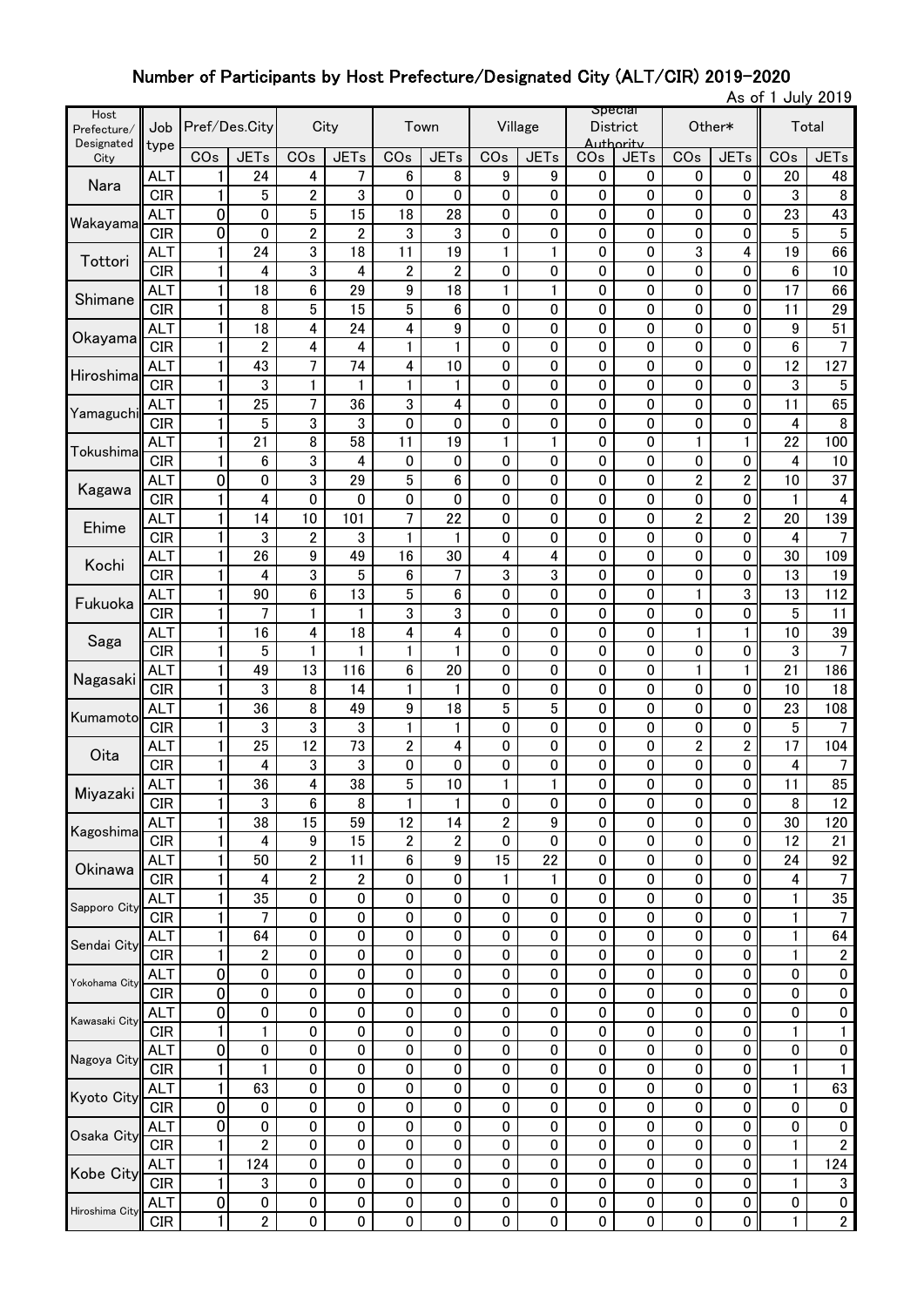### Number of Participants by Host Prefecture/Designated City (ALT/CIR) 2019-2020

|                                   |             |               |              |              |                                                         |      |             |         |             |          |                             |                 |             | As of 1 July 2019 |                |
|-----------------------------------|-------------|---------------|--------------|--------------|---------------------------------------------------------|------|-------------|---------|-------------|----------|-----------------------------|-----------------|-------------|-------------------|----------------|
| Host<br>Prefecture/<br>Designated | Job<br>type | Pref/Des.City |              |              | City                                                    | Town |             | Village |             | District | <b>Special</b><br>Authority |                 | Other*      |                   | Total          |
| City                              |             | COs           | <b>JETs</b>  | COs          | <b>JETs</b>                                             | COs  | <b>JETs</b> | COs     | <b>JETs</b> | COs      | <b>JETs</b>                 | CO <sub>s</sub> | <b>JETs</b> | COs               | <b>JETs</b>    |
| Kitakyushu City                   | <b>ALT</b>  |               | 14           | 0            | 0                                                       | 0    | $\mathbf 0$ | 0       | 0           | 0        | 0                           | 0               | 0           |                   | 14             |
|                                   | <b>CIR</b>  |               | 3            | 0            | 0                                                       | 0    | 0           | 0       | 0           | 0        | 0                           | 0               | 0           |                   | 3              |
| Fukuoka City                      | <b>ALT</b>  | 0             | 0            | 0            | 0                                                       | 0    | 0           | 0       | 0           | 0        | 0                           | 0               | 0           | 0                 | 0              |
|                                   | <b>CIR</b>  | 0             | 0            | 0            | 0                                                       | 0    | 0           | 0       | 0           | 0        | 0                           | 0               | 0           | 0                 | 0              |
| Chiba City                        | <b>ALT</b>  | 0             | 0            | 0            | 0                                                       | 0    | 0           | 0       | 0           | 0        | 0                           | 0               | 0           | 0                 | 0              |
|                                   | <b>CIR</b>  |               |              | 0            | 0                                                       | 0    | 0           | 0       | 0           | 0        | 0                           | 0               | 0           |                   |                |
| Saitama City                      | <b>ALT</b>  |               | 3            | 0            | 0                                                       | 0    | 0           | 0       | 0           | 0        | 0                           | 0               | 0           |                   | 3              |
|                                   | <b>CIR</b>  | 0             | 0            | $\mathbf{0}$ | 0                                                       | 0    | 0           | 0       | 0           | 0        | 0                           | 0               | 0           | 0                 | 0              |
| Shizuoka City                     | <b>ALT</b>  | 1             | 31           | 0            | 0                                                       | 0    | 0           | 0       | 0           | 0        | 0                           | 0               | 0           |                   | 31             |
|                                   | <b>CIR</b>  |               |              | 0            | 0                                                       | 0    | 0           | 0       | 0           | 0        | 0                           | 0               | 0           |                   |                |
| Sakai City                        | <b>ALT</b>  | 0             | 0            | $\mathbf{0}$ | 0                                                       | 0    | 0           | 0       | 0           | 0        | 0                           | 0               | 0           | 0                 | 0              |
|                                   | <b>CIR</b>  |               | $\mathbf{2}$ | 0            | 0                                                       | 0    | 0           | 0       | 0           | 0        | 0                           | 0               | 0           |                   | $\overline{2}$ |
| Niigata City                      | <b>ALT</b>  |               | 19           | 0            | 0                                                       | 0    | 0           | 0       | 0           | 0        | 0                           | 0               | 0           |                   | 19             |
|                                   | <b>CIR</b>  |               | 5            | 0            | 0                                                       | 0    | 0           | 0       | 0           | 0        | 0                           | 0               | 0           |                   | $\overline{5}$ |
| Hamamatsu City                    | <b>ALT</b>  | 1             | 19           | 0            | 0                                                       | 0    | 0           | 0       | 0           | 0        | 0                           | 0               | 0           |                   | 19             |
|                                   | <b>CIR</b>  |               | 3            | 0            | 0                                                       | 0    | 0           | 0       | 0           | 0        | 0                           | 0               | 0           |                   | 3              |
| Okayama City                      | <b>ALT</b>  |               | 3            | 0            | 0                                                       | 0    | 0           | 0       | 0           | 0        | 0                           | 0               | 0           |                   | 3              |
|                                   | <b>CIR</b>  | 0             | 0            | 0            | 0                                                       | 0    | 0           | 0       | 0           | 0        | 0                           | 0               | 0           | 0                 | 0              |
| Sagamihara City                   | <b>ALT</b>  | 0             | $\mathbf 0$  | 0            | 0                                                       | 0    | 0           | 0       | 0           | 0        | 0                           | 0               | 0           | 0                 | 0              |
|                                   | <b>CIR</b>  |               |              | 0            | 0                                                       | 0    | 0           | 0       | 0           | 0        | 0                           | 0               | 0           |                   |                |
| Kumamoto City                     | <b>ALT</b>  | 1             | 54           | 0            | 0                                                       | 0    | 0           | 0       | 0           | 0        | 0                           | 0               | 0           |                   | 54             |
|                                   | <b>CIR</b>  | 1             | 4            | 0            | 0                                                       | 0    | 0           | 0       | 0           | 0        | $\Omega$                    | 0               | 0           |                   | 4              |
| Total                             | ALT         | 54            | 2,166        | 340          | 2,058                                                   | 356  | 638         | 75      | 93          | 6        | 14                          | 174             | 265         | 1,005             | 5,234          |
|                                   | <b>CIR</b>  | 59            | 217          | 155          | 219<br>*Ingludes special words of Takyo private sepects | 50   | 66          | 6       | 7           | 0        | 0                           | 5               | 5           | 275               | 514            |

\*Includes special wards of Tokyo, private schools, etc.